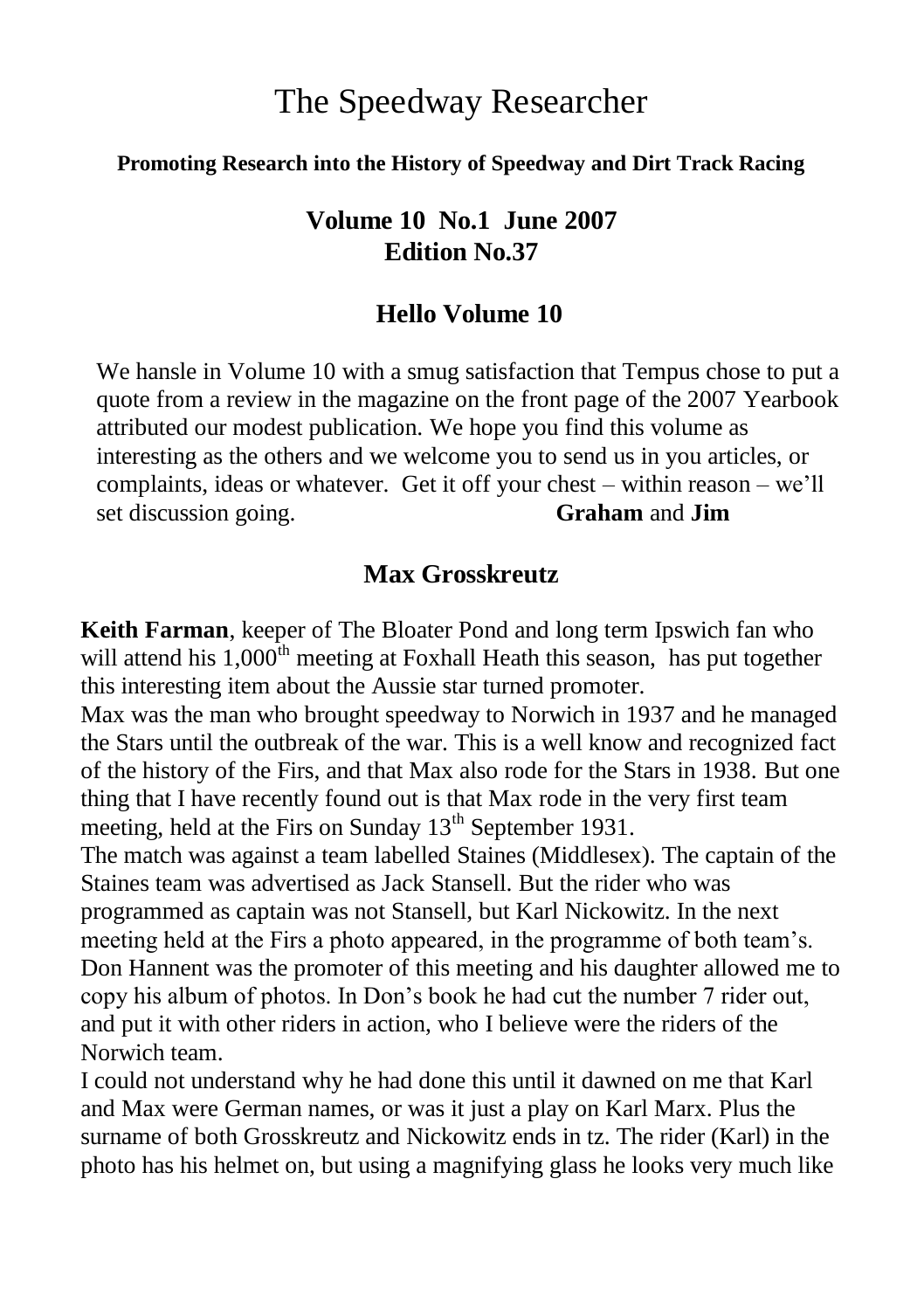Max. So much so that I asked six people. "is this the same person?" all agreed that it could well be.

The report of the meeting noted that Karl fell rather heavily and injured his shoulder. I noticed that he missed his next meeting for Belle Vue, so I checked with Terry James to find out if he knew the reason that Max missed the Belle Vue meeting, and below is his answer.

"I suspect that Max missed this meeting for one reason only. He was a member of the Belle Vue Southern team and therefore did not ride for the Northern team, except in early season meetings. However, in the Cup matches, there was no limit on who could ride in that competition. Max was a regular throughout. But that evening was a double header, with the Northern League match with Leeds also taking place. Rather than have to make changes after the cup match for ineligible riders in the Northern League match, it was decided to use riders who could ride in both events."

"Had Indian Allen not lost his life, he too could have ridden in the cup match, but not the league match. This is my theory only and as there is nothing to be found in writing, it's as good an excuse as any. Belle Vue won in the cup match 27-26, but lost in the league by the identical score line."

Its up to **YOU,** am I correct? Personably I am certain that Karl was in fact Max and that his injury at the Firs stopped him riding for Belle Vue.

Max was advertised to ride in the first meeting held at the Firs with an A.C.U. permit. This meeting was held on Sunday  $2<sup>nd</sup>$  July 1933 and was advertised as Case's Team V The Rest. Max was down to ride for Case's Team, but E. Cooper and Jack Sharp, replaced both him and Ernie Evans. For the Rest Fred Wilkinson replaced Ivor Hills.

I believe that Max missed this meeting because of injuries, as in Peter Jackson"s excellent statistical Review of the 1933 season, Max missed Belle Vue's meetings on the  $4<sup>th</sup>$  and  $8<sup>th</sup>$ .

The reason that Cases team was made up of the Australian riders was that they were taking any meetings as they had returned from racing in Germany where they had lost money and to try and recoup their losses from this disastrous trip, they were taking all the bookings that they could get.

What was also interesting was that Dick Wise scored 4 points for Case's team, as both Max and Dick would become managers of the Norwich team. Scorers for the meeting

Case"s Team; - Case 8, Jack Sharp 4, Tiger Lewis 1, Dick Wise 4, Sid Row 5, D, Boswell 4 Reserve R, Cooper 0.

The Rest; - Fred Leavis 7, Reg Thorne 7, Tiger Hart 6, Fred Pickering 4, Wally Banner 1, Reg Stanley 3, Reserve Jim Milward 0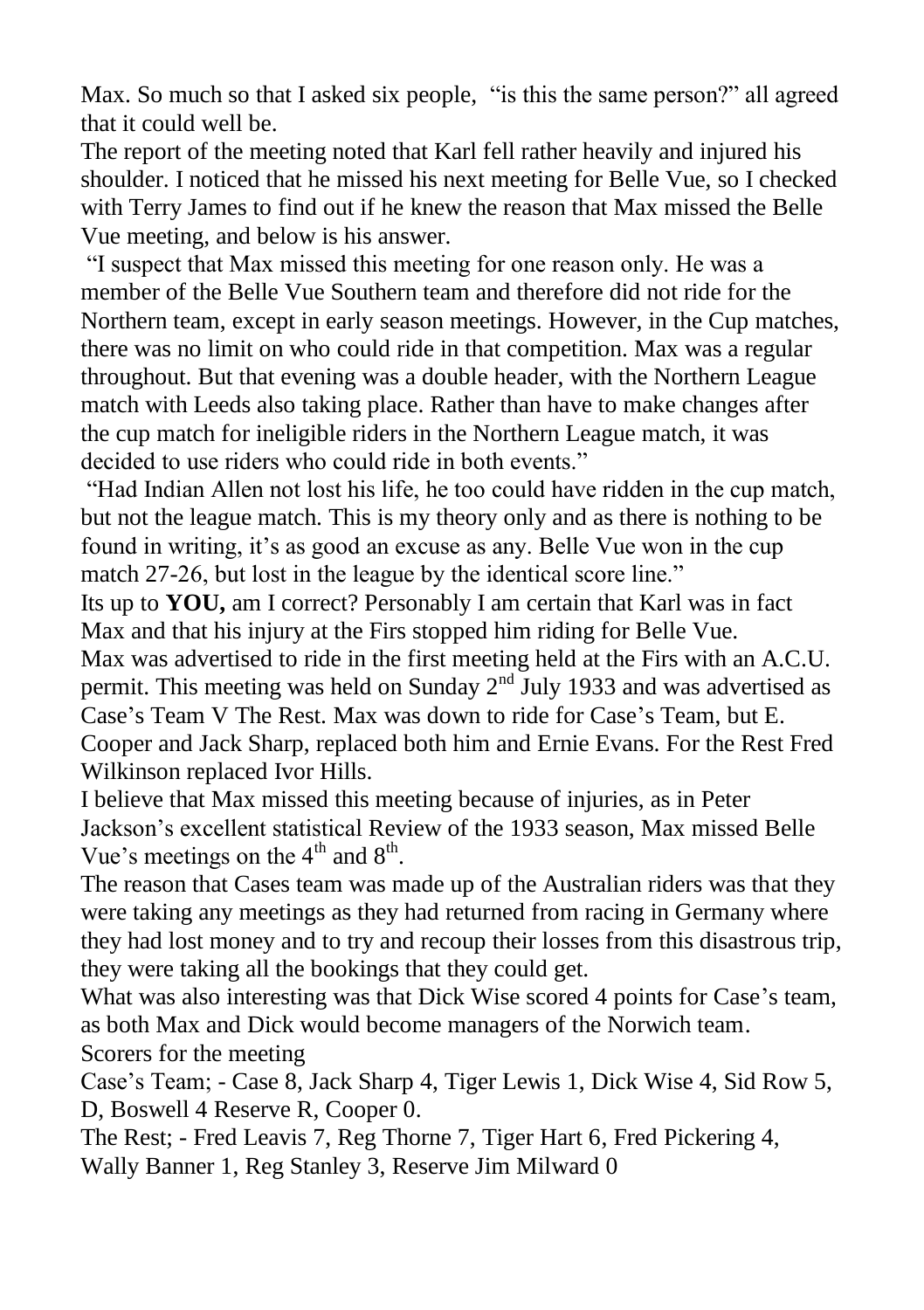# **Helmet Covers**

**Bob Ozanne,** Mr Pre-War Speedway as he is pleased to be dubbed, has pulled together this item.

I can help John Dixon with some info on changes to helmet colours I have picked up over the years. (Researcher vol 9 no.4 pg. 16). As usual I have only looked at pre-war so far but that was the time of greatest change.

The most interesting and varied period is 1929 – 1931 when although red, blue, white, yellow were certainly in use many tracks had their own individual approach to which team wore which colours and sometimes other colours were used.

### **How it Started**

In 1929 helmet covers were a great innovation. For the first time the referee (Steward back then) and spectators could identify riders on the other side of the track on a gloomy evening. Before the helmet covers there had been numbers on the bikes. These rapidly became covered in cinders or worse still, mud. Coloured shirts were tried next but suffered the same fate, often reduced to muddy rags and at their best did not show up as brightly as the great new helmet covers.

Initially team pairs wore the same colour so you had both home riders red, both away riders blue. At Wembley both home riders wore a halved red and white helmet cover. Plymouth matched their race jackets as well for a time with a halved orange and white cover. To tell the boys apart with this set up you still had to look for a number. The solution was inspired by the coloured "shirts" used in individual events and it was decided to have 4 different basic helmet colours: red, blue, white and yellow. However as we shall see the colours did not always appear in that order in the programme. This was way back in 1929. There were additional colours and patterns for handicaps etc with more than 4 riders. The additional colours at ISL tracks were green and pink.

The track lights of those days gave quite a strong coloured glow. This made it difficult to distinguish white from yellow at some tracks. To help with this some used an orange helmet colour instead of yellow, Wembley in 1930 and Rotherham for example. Some tracks used black instead of yellow e.g. High Beech and Preston.

### **The free for all era**

By 1931 all league teams were using red, blue, white and yellow but the home and away pairings helmet colours were not the same as we are all used to. Let's call the set up we had for so long the "RBWY code". In 1931 in London only Lea Bridge used that set up. Most other London tracks (Harringay,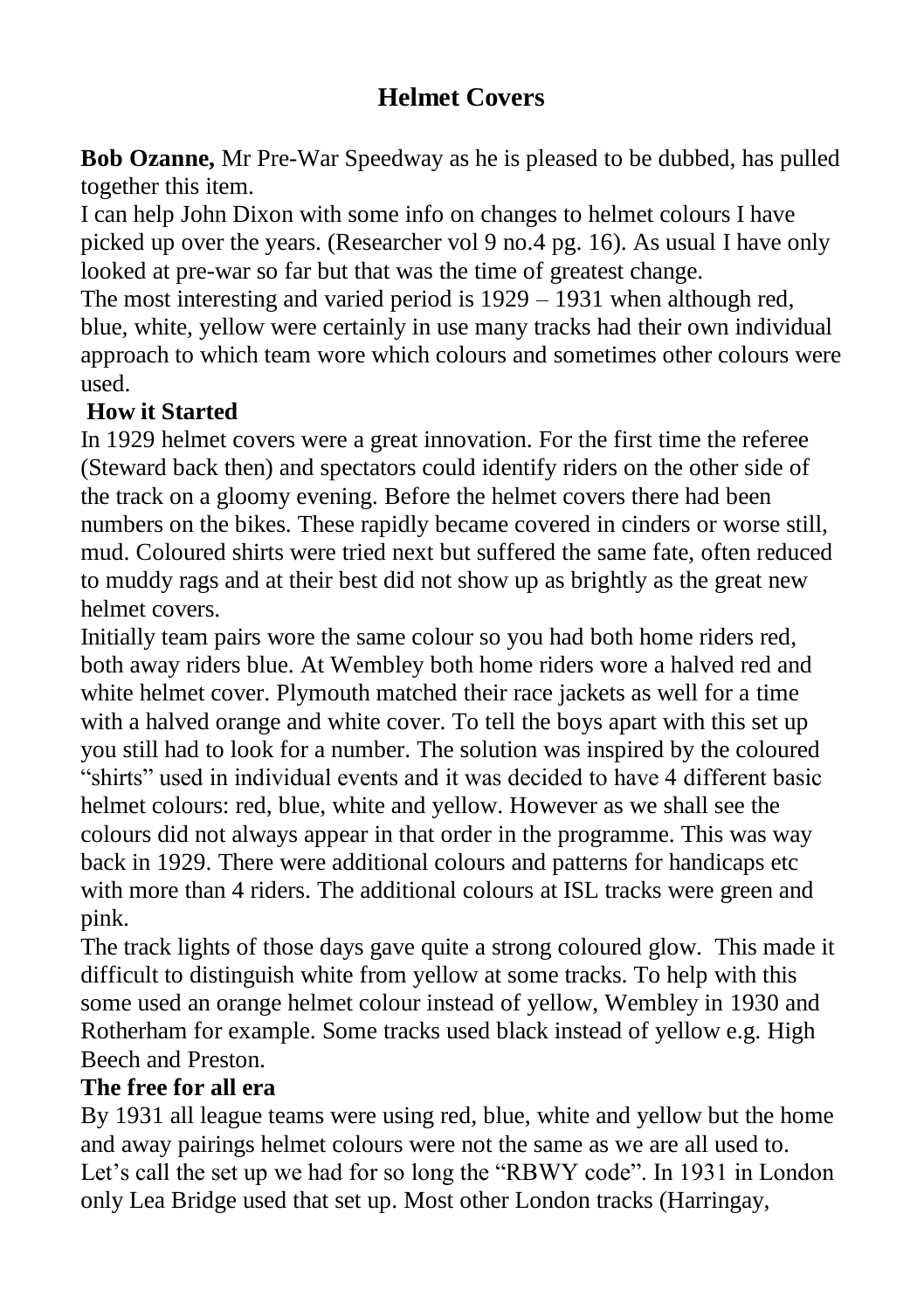Stamford Bridge, Wembley, West Ham and Wimbledon) used RWBY. The exception was Crystal Palace where it was BYRW. This came in at The Palace from mid June 1930. Earlier in 1930 Palace employed a different set up each week and matched the away team"s helmet colours to their race jackets. The first visitors were Stamford Bridge and the Bridge riders wore the blue and white covers with the Palace lads in red and yellow. The next league match was against Perry Barr with their pink and blue race jackets. Yes the Birmingham riders wore a pink cover for the heat leader whilst his partner was in blue. The Palace riders were in red and yellow so the white cover was discarded. Along came Harringay and the set up was RBWY but this was reversed for West Ham WYRB. After that Palace settled for BYRW until RBWY arrived as a standard set up at most tracks towards the end of the 1931 season.

#### **How standardisation began**

From 1931 London evening newspapers gave detailed heat line ups complete with helmet colours for that night's matches. The speedway correspondents asked for standardisation of the colours to make their job easier. This was approved by the NSA on 4th September 1931. The standard code agreed was the familiar RBWY. This was a surprising choice when 4 of the 6 remaining London tracks used RWBY. At the time Harringay had closed and speedway did not return until 1934. The new code soon came into use at all London tracks. However this wasn"t the end of non standard codes. The agreement wasn"t actually a rule and Belle Vue for one did not usually agree that what was good for London was necessarily good for the rest of the country!!. In 1933 and 34 the code at Belle Vue was RWBY and from 1935 to 1938 BYRW. It was not until1939 that they eventually adopted the standard RBWY.

### **Oddments**

There have been many one offs such as the 1931 England v. Australia Test Match at Crystal Palace where the code YWBR was used. The yellow and black helmet cover was not actually a post war invention. It appeared pre-war, at Wembley and West Ham in 1932. Again this may have been due to the lighting at those tracks at the time. From 1933 both tracks reverted back to the plain yellow cover.

### **Some more Pre-war helmet cover examples**

1929 White City London – RBWY 1931 (Before Standardisation) Exeter – RWBY High Beech – RWBY and RBW Black Preston – BWR Black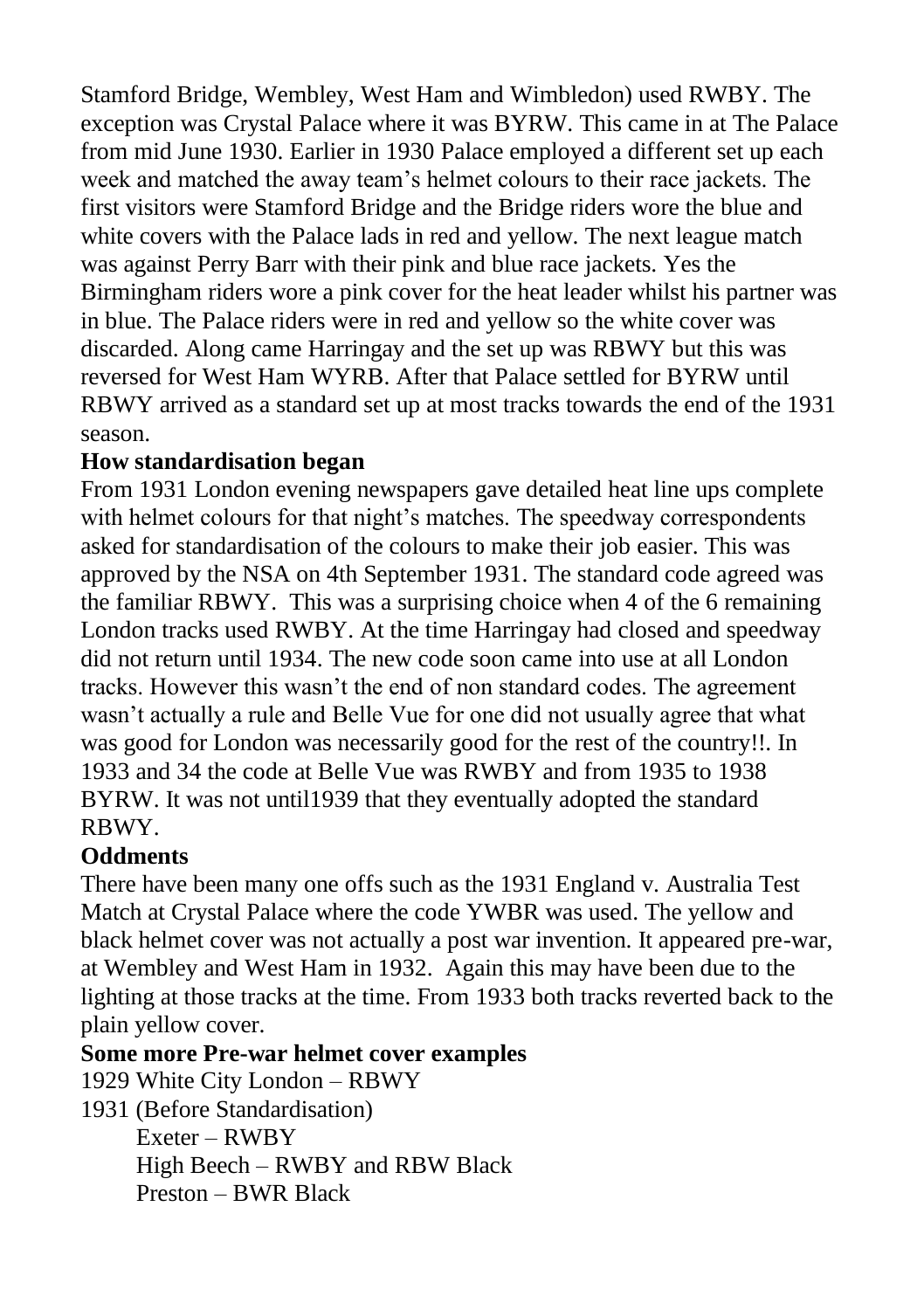Glasgow – RYBW Sheffield - RBWY Coventry – RWBY Southampton – RBWY Leicester Super – YBRW 1932 Coventry – WYRB Plymouth – WRBY

## **NOBBY CLARKE "THE WORLDS BEST TRAINER"**

Tomas Henry Clarke

**Keith Farman** lets us in on a side of speedway we probably know little about. In most of the Wimbledon team photos of the 1930"s, now going brown with age, Nobby Clarke can be seen with the great stars of the Dons. He is the fellow in a white coat and is listed as trainer. Sometimes his name is left out and in a few the photo"s are reproduced with Nobby cut off. Nevertheless he was an important part of the pre-war Dons set up.

 So why was Nobby so important to the pre-war Dons and held in great esteem? The word trainer gives the impression that he trained the riders to race but that was not the case. Nobby"s job was really what we would now call the physio, as it was his job to keep the team fit to race.

 Nobby was certainly one of the foremost sports trainers in the British Isle before the Second World War. Such was his fame in the sporting world that he was rightly called "the miracle healer." The Canadian Ice Hockey players went further as they called Nobby "the best trainer in the world." This was because Nobby cured injuries that they played on with in their homeland.

 For over 30 years he trained athletes of all kinds – jockeys, tennis stars, track runners, swimmers, boxers, wrestlers, footballers, ice hockey, ice skating and of course speedway riders -in fact all sportsmen and women.

 He was a gruff voiced cockney, as he was born within the sound of Bow Bells, well built with iron-grey hair. When he barked it would sound like a declaration of war; but this was just his gruff but friendly way, for everyone said, "that he had a heart of gold." Like all cockneys he had a great sense of fun and would do his best to keep everyone smiling.

 Outside of his work Nobby would be dressed smart but while working he would always wore sandals and a white sweater. He never wore a coat, well that is until in 1937, when his kind-hearted ice hockey players whom he trained with such blunt efficiency decided to interfere. They felt sorry for him when he trudged out into the rain dressed in only his Harris Tweed suit. They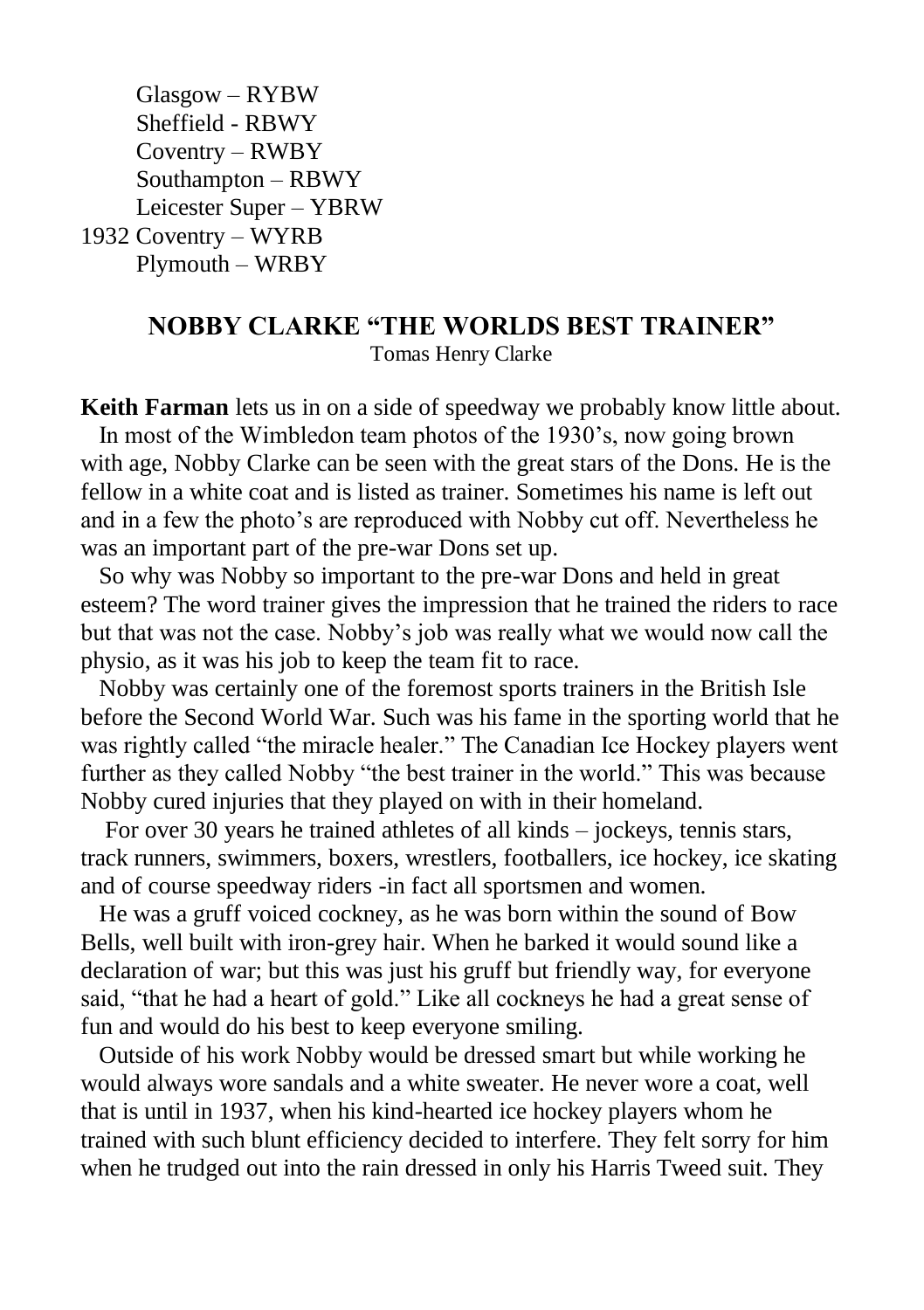pleaded that if Nobby got laid up with "flu" what would they do. So Nobby purchased a coat, and for the first time in two years promptly got a cold.

 Nobby had worked at the London Hospital and was a staff member of the St John Ambulance Brigade, and it was in that capacity that he was sent to High Beech to attend the meetings and practice in that first season of 1928. At the end of 1929, following a number of serious crashes at Lea Bridge, he moved there, and a year later went to Stamford Bridge. Frank Arthur introduced him to International Speedways Limited, and he became their permanent trainer in 1931. Nobby was therefore the first person to be attached to speedway in this capacity and he then played an important part in the physical condition of the riders. Nobby believed that a fit body meant a sound and quick mind, which was essential not only for winning races but also for steering clear of accidents on the track.

 Nobby was given his own dressings room at Wimbledon which was a replica of the Arsenal Football Club"s. He was justifiable proud of his impressive array of equipment, that included the new electrical massage gadget. In all £600 worth of apparatus was installed (a fortune before the war) that also included, infra-red rays for inflammations, radiant heat lamps and bath. Faraadic coils and foam baths. One of his most valuable parts of his first aid equipment was an inexpensive child"s paintbrush, and this was used to get the cinders out of the rider"s eyes.

 Nobby had his own embrocation for rubbing muscles. It was made up of equal parts of oil of wintergreen and olive oil and when he had rubbed the muscles sufficiently, he would wipe the surplus off with wadding or cotton tissue. That was important, because the winter green could burn painfully if left on the skin.

 He had a great passion for the health effect of oranges and would buy them in cases. He also would have a bottle of strong, sweet lemonade that his charges could take a mouthful from time to time as a stimulant-sugar and lemon juices are concentrated food-full of vitamins,

 On the away trips, Nobby never believed in taking risks as he had a deeprooted fear of being unable to procure what he regarded as necessary utensils at away tracks. He always included among his equipment an extremely large bucket and a watering can to match. Just what he did with the watering can no one ever found out.

 The very nature of speedway involves risks and of course there will be crashes. One day in his early days Nobby found seven riders in the same ward of the Ducane Road Hospital. The riders were Ted Bravery with a spinal injury, Dick Case had a more serious injury to his spine, Ivor Hill had a fractured wrist and Jack Chapman a broken right arm, Claude Rye had a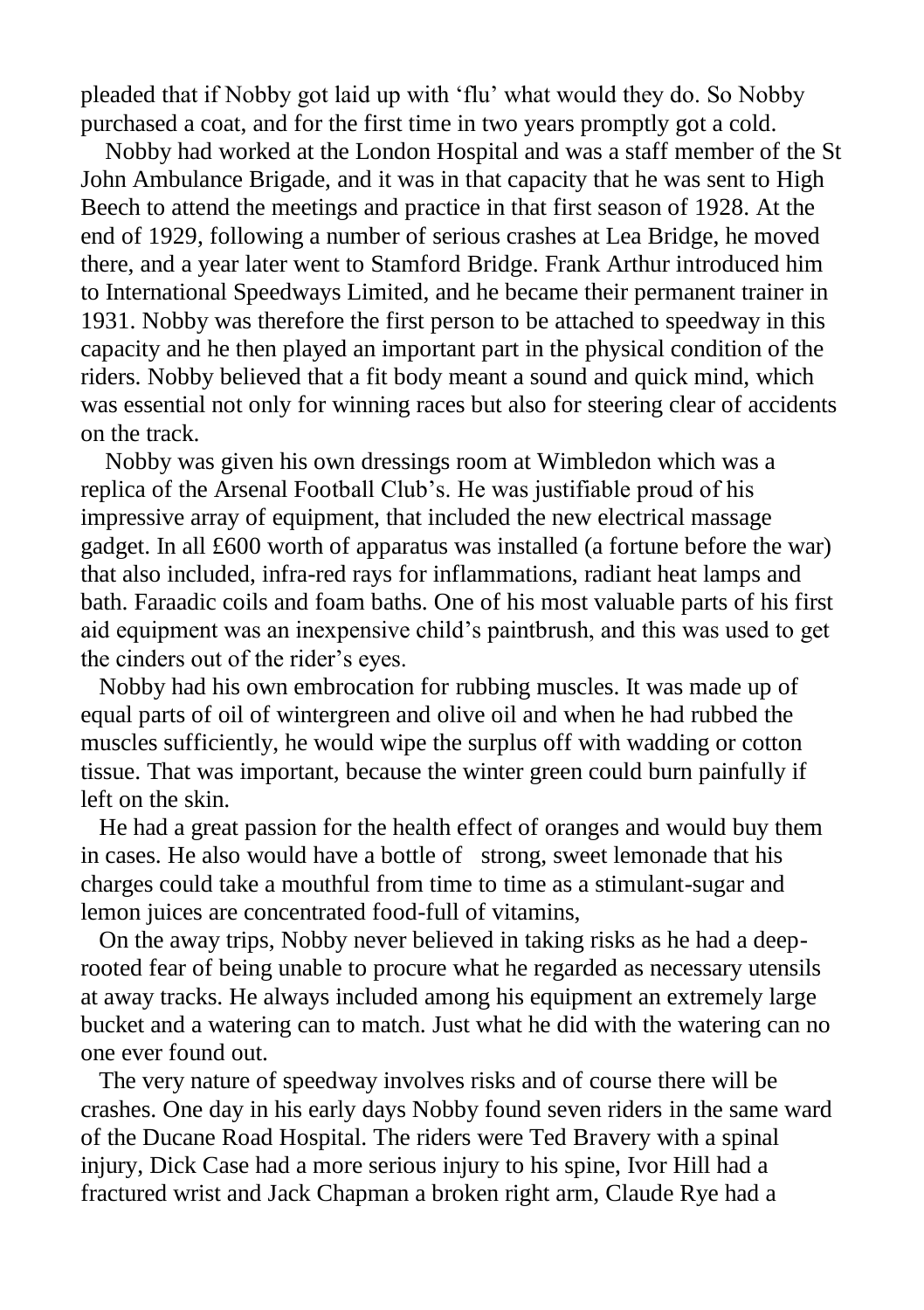broken leg, Jack Jackson a collar bone and George Greenwood was there suffering from concussion.

 Obviously these riders had been hurt too badly for Nobby to keep them out of hospital. But he did believe that many riders repeatedly went onto the track in an unfit condition. They were not able to look after their own safety, let alone that of others and were a constant source of danger to themselves and every one else on the track. Hence many terrible crashes, which need never have happened.

 With Nobby looking after the Wimbledon riders they all knew that if they "had a go" and it resulted in a crash they would receive expert treatment at once and, moreover, that Nobby would stay with them for hours on end and gave them individual attention for which no doctor, however good-hearted, could afford the time.

 The great Vic Huxley had so much faith in Nobby that he would never ride if he could help it, unless Nobby was in the pits, even if it was for a single booking at tracks outside London.

 Once, in a Test Match at New Cross, Vic hit the fence, came down and caught his foot in the back wheel. The machine had to be cut away from him and it was found that two small bones in his foot had been broken. He submitted patiently to an X-ray examination, but after that he would not once see a doctor. He refused point blank to let anyone but Nobby touch him.

 The very shrewd businessman Mr. W. J. Cearns who ran Wimbledon decided to give Vic, who was his star man complete rest and he sent Vic down to Cornwall. He then arranged for Nobby to go down, while Vic"s foot was still encased in plaster, and treat him for about three weeks to ensure that the bones should knit perfectly. Each visit entailed a journey of about 500 miles.

 Nobby also helped Huxley when he injured his ankle when the score was one-all in the British Open Championship. This was when it was the big individual event, and each contest consisted of the best of two-of-three match races on the home and away tracks.

 The deciding race was put back about half an hour, while Nobby worked on "Hux" in the dressing room and administered radiant heat and massage. Vic then went out and won the deciding race.

 It was because of Huxley"s faith in Nobby that following an application from the Australian selectors that the Wimbledon management agreed to Nobby"s appointment as trainer to Huxley"s Australia team in 1931. Max Grosskreutz"s rapid improvement was due to Nobby"s treatment.

 Nobby kept the Aussies in good shape and with that difference to their mental outlook which fitness makes. There was no "lost before its ridden"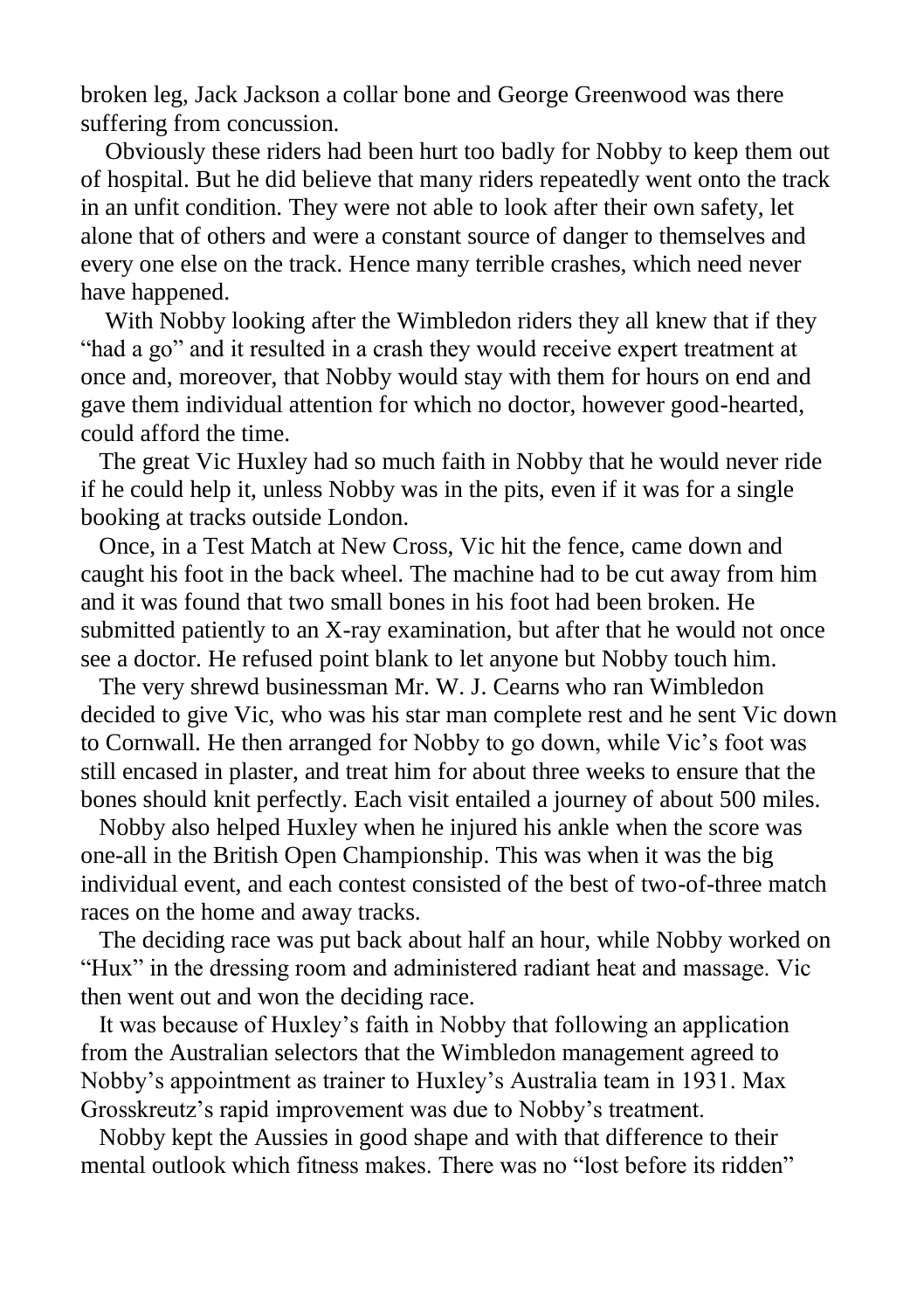attitude about them. Although they lost the series they certainly put up a grand show.

 At the end of the series the Australians presented Nobby with a lovely plaque, which has a golden leg tailing rider and the national flags of the two countries. It was inscribed :-

|     | <b>AUTO CYCLE UNION</b><br>Presented to T. H. Clarke<br>In appreciation of his services as |                           |
|-----|--------------------------------------------------------------------------------------------|---------------------------|
| the | <b>TRAINER</b><br>To the<br><b>AUSTRALIAN SPEEDWAY TEAM 1931</b>                           | During<br>1932<br>season. |

together with Jack Chapman, Dick Smythe, Dick Case and Frank Arthur, Vic Huxley formed a scratch team of Australian riders all of whom were attached to Stamford Bridge and Wimbledon teams. They called themselves "Thee Kangaroos and rode a total of 20 second half challenge matches at various other league teams tracks, winning nineteen and drawing one and of course Vic had Nobby as their trainer.

 In 1933 Bluey Wilkinson had damaged his shoulder in a heavy fall, and on the way to Belle Vue he was worked on by Nobby for practically the whole journey. Nobby had again done his job as Bluey was in good shape to go out and race and practically won the match for his side.

 Wimbledon would also let any rider be treated by Nobby. Once seven West Ham riders were lined up awaiting attention! That year Nobby did a lot of work for the Hammers, and at the end of the season Johnny Hoskins, always quick to acknowledge a benefit, presented Nobby with a clock for the help he had been able to give his team.

 This clock was presented at the last meeting of the Hammers season. Nobby was told to leave it behind, as Johnny had not found the time to get it engraved. Believing that it might spoil the clock by being engraved Nobby"s wife decided not to leave it and so Nobby took it home as it was.

 It was certainly a fine clock and some 60 years later, it still keeps the correct time. But it is now far away from the roar and noise of the Speedway track sitting proudly on the mantel place at Nobby's daughter's bungalow in a peaceful part of the world near the cliff tops at Gorleston.

 There was the time when Nobby was on the train going to a meeting at Plymouth with Frank Arthur. Frank used to suffer badly with his hand and on this occasion he was in a lot of pain and had definitely decided not to ride. However during the trip Nobby worked his magic on the star, and on arrival at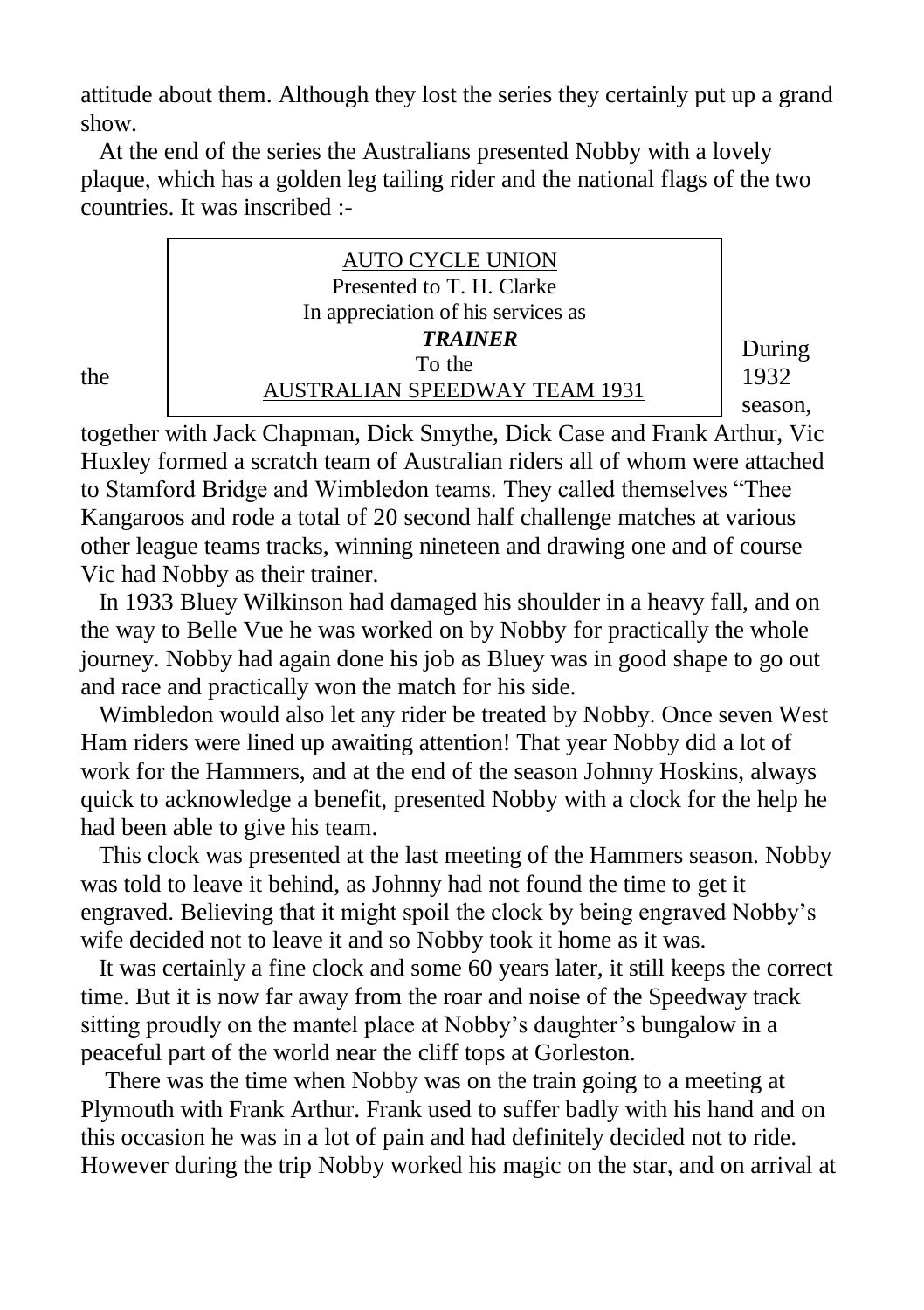Plymouth he had agreed to ride. Not only did he ride but he also set a new track record, which stood unbeaten for some years.

 As the pre-war tacks had deep cinders surfaces and with riders leg tailing the riders absorbed a lot of punishment. There were enlarged joints through accidental blows, and damaged ankles through dragging the foot in the deep dirt. These, and the deeper-seated bruises, were dealt with by means of the infra-red lamp.

 Then there was the common injury to the abductor muscle, in which case a tendon was torn away from the pelvis through the general jotting and strain as the foot is trailing in the cinders. For this Nobby applied heat and the faradic electric battery, a device of negative and positive electrodes which he applied to the affected part, and contracts and built up the damaged muscle.

 Wal Phillips had painful memories of this injury. He had taken the place of another Wimbledon rider who was unable to fulfil a booking at Plymouth, one night in 1933. As luck would have it, he was sandwiched between another rider and the fence. He tore the tendon completely away, and Nobby was sent down to fetch him from hospital by train and ambulance.

 In was a bad injury and when he was later allowed to ride, he was advised to take no necessary risks for a time. After each race he had to submit to a thorough examination by Nobby.

 In 1934, the quietly spoken, rather shy young Suffolk lad, Geoff Pymar joined the Dons. He soon became one of Nobby"s most ardent admirers as he adopted a lot of what Nobby told him to the end of his days. Geoff suffered from chronic constipation and Nobby advised Geoff on his eating and drinking habits. It was through Nobby that he would drink cider vinegar and Geoff also believed in using a lot of malaises.

 Nobby"s advice must certainly have worked on Geoff, as he was still racing when in his 50's and he lived to the great age of 90. He was still riding a pushbike to his local Golf course at Diss in his eighties and then playing two rounds of golf before setting back home on the bike.

 Most of the riders were not keen on the physical exercise but Geoff was one of the exceptions. In fact he kept it up his entire life. A few years before he died he did have an accident while working out. This exercise was hanging by his neck to a door and than doing 12 press ups. He fell and was taken to hospital and on returning home he was given some advice, that at his age, he should pack that exercise up. But he would not even consider doing less.

 During the winters Nobby became involved in Ice Hockey, working for two years with the Richmond Hawks and the Brighton Tigers. Then when Harringay open for the 1936-37 season he worked with Percy Nicklen with the two Harringay teams, the Greyhounds and Racers.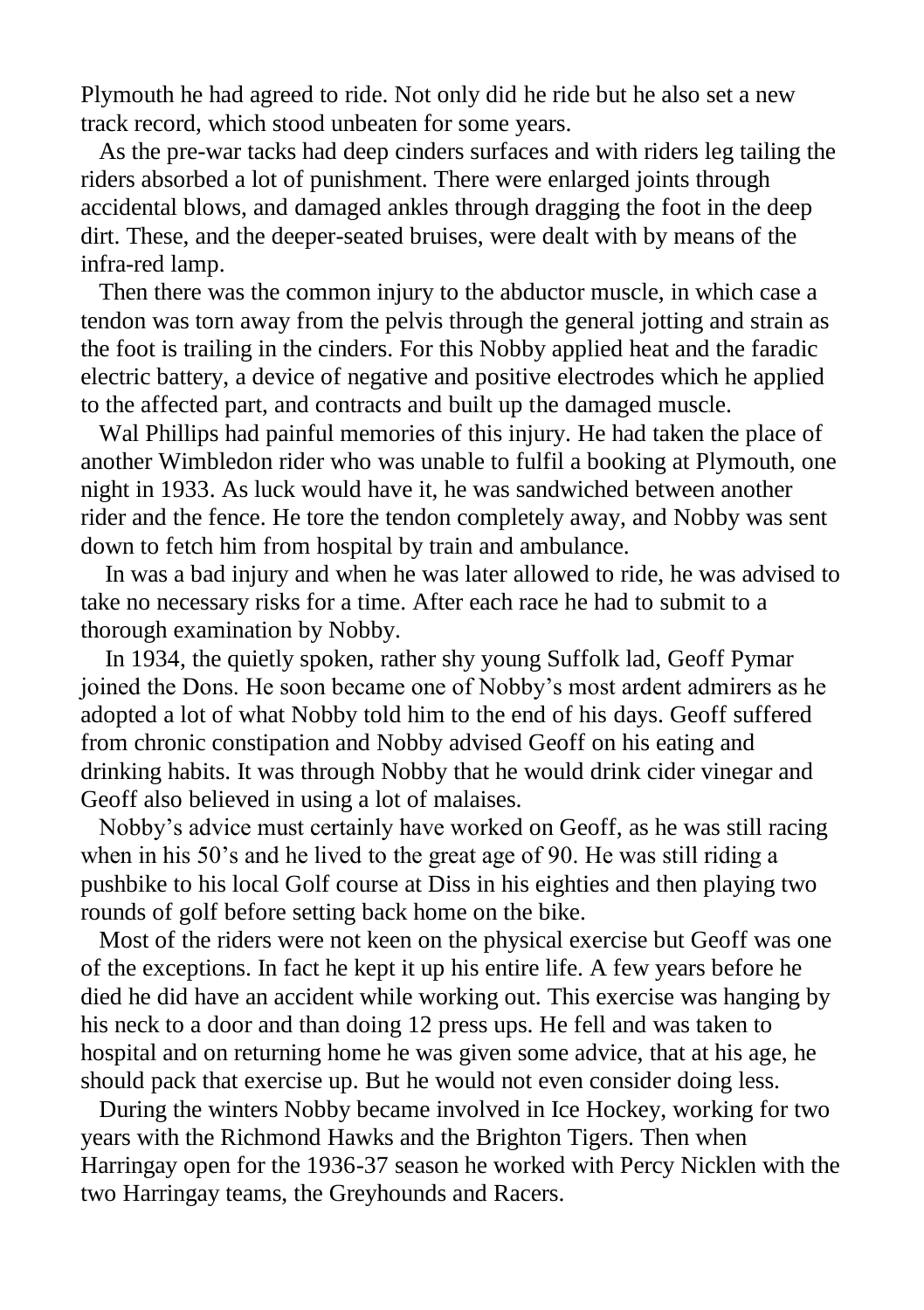Harringay of course had excellent training rooms for the Harringay players. Nobby was proud that he had over £200"s worth of medical apparatus with which to cure the players who got injured.

 Nobby was spending about 16 hours a day at the Harringay Stadium as he worked on the new venture.

 In 1936 Great Britain Ice Hockey team, for the only time, won the World Championship in Prague and it was Nobby who was their trainer.

 He also helped Cecilia College who became the British, European and World Ice Dancing champion.

 On top of all this he was also involved with Metro-Goldwyn-Mayer who had a dancing school, at which large numbers of really delightful young ladies learnt the dancing acts which entranced theatre and cinema audiences up and down the country. Now several of his ice hockey and speedway boys would have willing done that job without accepting the fee.

 In the winter of 1936-37 Wal Phillips rode in Australia and he sustained a badly broken leg at the Sydney Showground and he then retired from racing and would take over as the non-riding captain of Wimbledon for the 1939 season. He then resolved to become a qualified trainer, so his friend Nobby, took him under his wing during the winter, as his assistant at Harringay. Wal, who was eager to learn the tricks of the trade that Nobby allowed him to work with him on the ice hockey stars.

 Nobby and Wal worked a lot on Joe Beaton who was one of the very top ice hockey players. Joe had been the star of the Richmond Hawks until he received a serious groin injury in the 1936-37 season.

 It then seemed that Joe"s magnificent career was over as he returned back to his Canadian home.

 With the 1937-38 season in is infancy, Percy Nicklin drew Nobby to one side ands mention Joe to him. Shall we bring him back? Nobby was all for it and the gamble paid off as Joe once more became a leading scorer.

With Nobby"s helping hands Joe never complained about his old injury.

 Nobby always kept the hockey boys fit and at one time several of them volunteered to help Nobby with his garden, which he was getting ready for spring and digging his garden was an excellent exercise.

 In his garden Nobby had the most unusual collection of sticks, for supporting his dahlias and other precious plants, which you could find. They were the staffs of broken ice hockey sticks and each was prominently lettered with the player's name.

 Those dahlias were really something as they grew to the size of a dinner plates. Nobby, like all gardeners had problems with earwigs eating the dahlias and the way to stop this was to put flowerpots filled with straw on top of the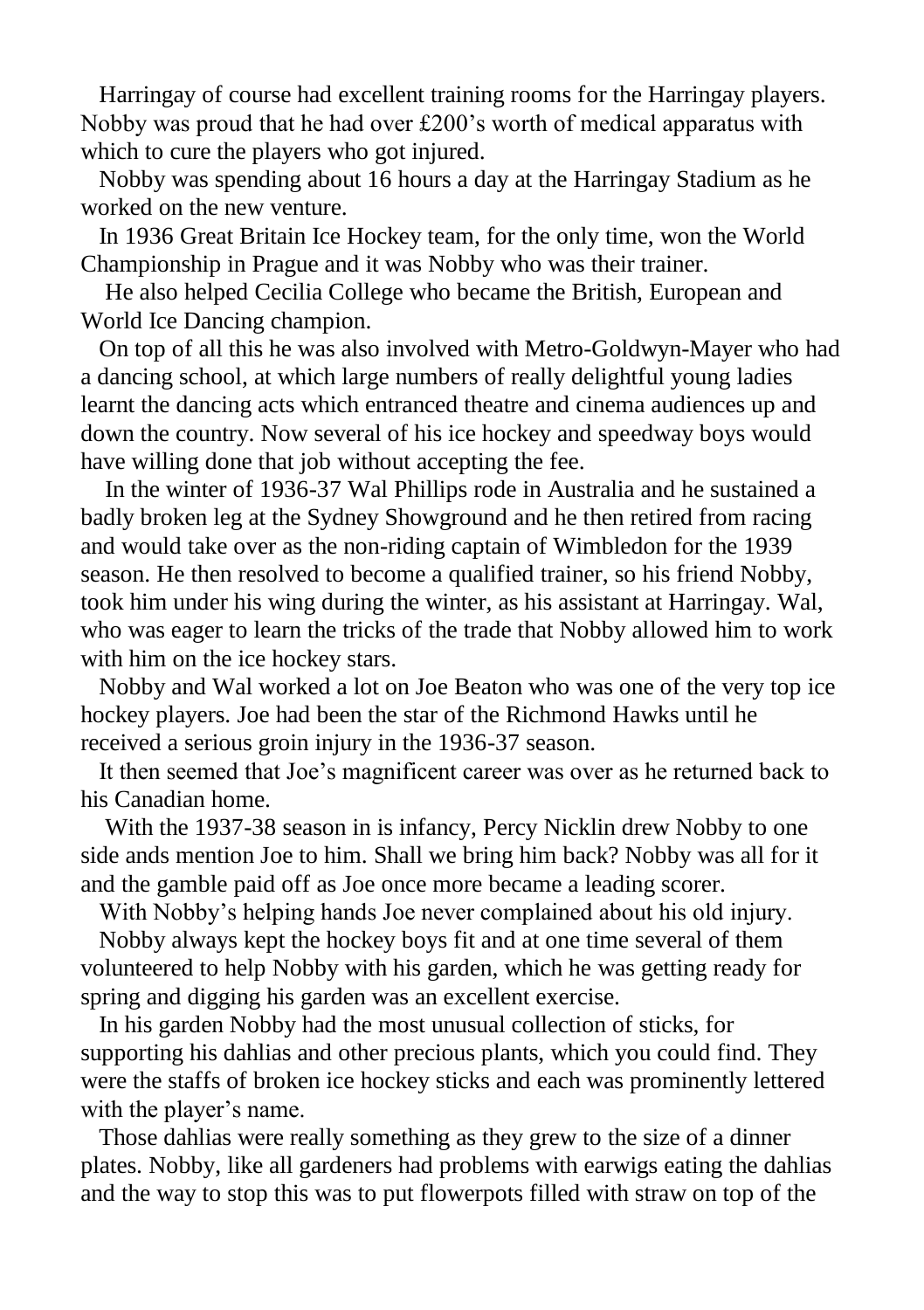sticks. As he did not have a lot of spare time he would give his daughter and her friend extra pocket money to get rid of the pots full of earwigs.

 At times the riders were given breaks and trips were arranged to various seaside towns and there was even a trip to Calais that everyone enjoyed.

 The trips to Belle Vue Manchester always resulted in a hard meeting but afterwards the fans and some of the riders would then enjoy the rides on the famous funfair. The riders liked to try their luck on the various stalls and would win Teddy Bears.

 Now a speedway rider would not have a lot of use for such an item but they knew that apart from enjoying his garden Nobby worshiped his blonde haired daughter, Doris and from an early age her Speedway "Uncles" would come round to see Nobby and drop the bears that they had won at the fairground for her.

 Because of his connection with the Canadian Ice Hockey players and Percy Nicklin, when the Second World War started in 1939, Nobby was attached the Canadian Army at Perley.

 During those dark days leave was very infrequently and went he did get time off he had to get several trains to get to his home.

 On one such trip, during an air raid there were no trains from Waterloo. Nobby was going home and the German air raid was not going to stop him. So he set off on foot to get to his North London home.

 Unfortunately the trip did not go to plan, as he was injured in the raid and received kidney damage which was to cause his death. The family received condolence letters from all around the world, which just proved how much the sporting world thought of the World"s Best Trainer.

### **Zamalek, Cairo**

**Charles McKay** from Bradford recalls the item about Zamalek Speedway in Cairo. In the last edition of The Speedway Researcher Jim Henry mentioned reading an article somewhere about the Zamalek track in Cairo.

I believe he was thinking about an article, which appeared in the 1979 book Speedway Panorama by Ron Hoare. In this the early rider Ivor Creek recalled how he and Billy Galloway were sent to Egypt by the Egyptian Greyhound Racing Association in the winter of 1928 – 1929 to construct a track at Zamalek.

Cinders from the local generating station were used to form the track surface and early attempts to form these cinders into a hard surface with the use of a cricket pitch roller pulled by a car proved less than successful. They then used a 12-ton roller, which proved even worse than the cricket roller when it sank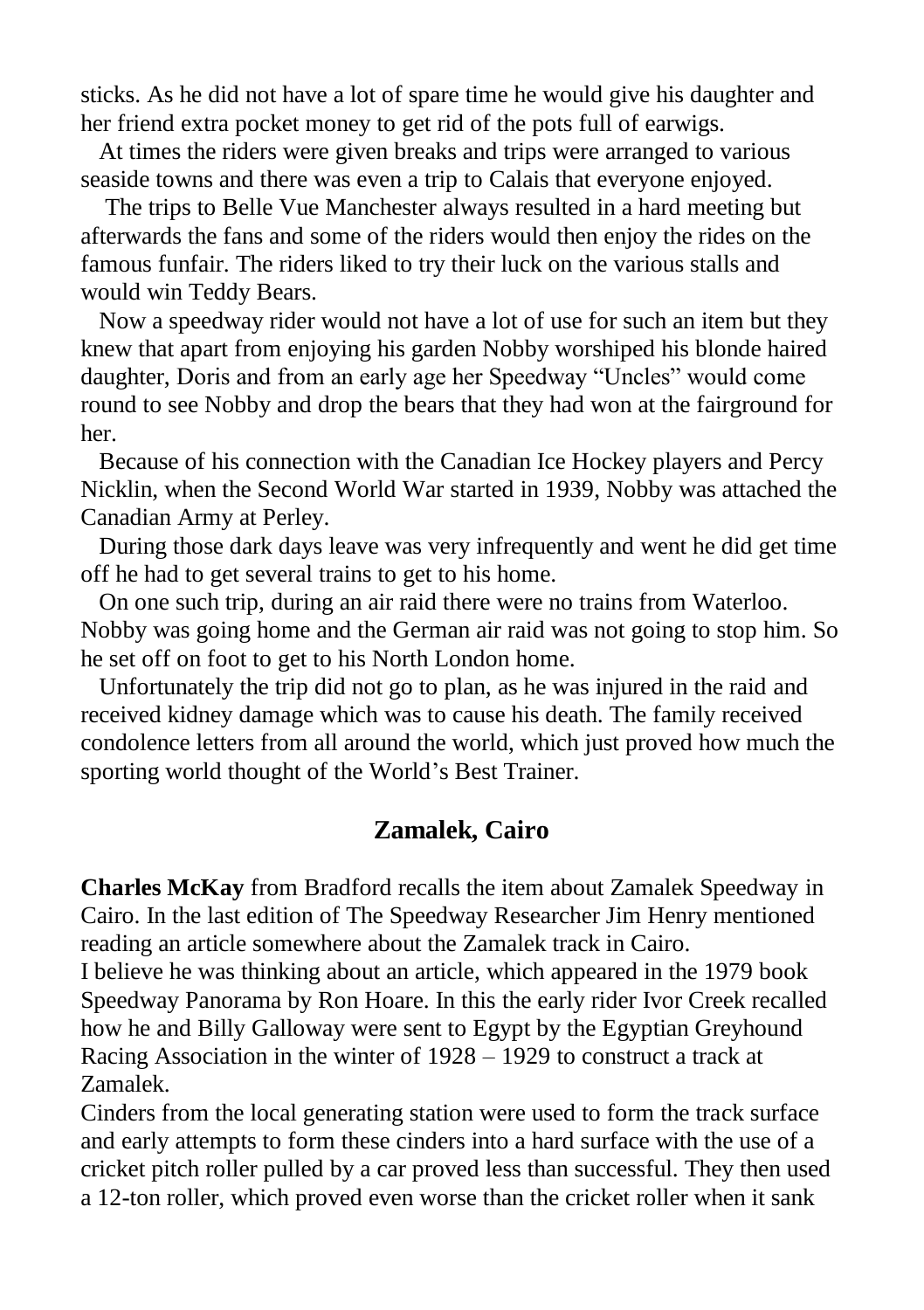# **National League Division One 1948**

| Away Team<br>Home Team | Belle Vue     | <b>Bradford</b> | Harringay     | New Cross     | Wembley       | West Ham      | Wimbledon     |
|------------------------|---------------|-----------------|---------------|---------------|---------------|---------------|---------------|
| <b>Belle Vue</b>       | <b>XXXXXX</b> | $43 - 41$       | $48 - 36$     | $53 - 31$     | $42 - 42$     | $43 - 41$     | $59 - 25$     |
|                        | XXXXXX        | $47 - 37$       | $50 - 34$     | $35 - 51$     | $48 - 36$     | $52 - 31$     | $52 - 32$     |
| <b>Bradford</b>        | $46 - 35$     | <b>XXXXXX</b>   | $41 - 43$     | $40 - 42$     | $38 - 46$     | $43 - 40$     | $41 - 41$     |
|                        | $38 - 45$     | XXXXXX          | $40 - 44$     | $53 - 29$     | $37 - 47$     | $51 - 32$     | $54 - 30$     |
| Harringay              | $47 - 37$     | $54 - 29$       | <b>XXXXXX</b> | $37 - 47$     | $39 - 45$     | $44 - 40$     | $49 - 35$     |
|                        | $45 - 37$     | $58 - 26$       | <b>XXXXXX</b> | $44 - 40$     | $53 - 28$     | $59 - 24$     | $54 - 30$     |
| New Cross              | $61 - 23$     | $55 - 28$       | $41 - 43$     | <b>XXXXXX</b> | $56 - 27$     | $58 - 26$     | $49 - 35$     |
|                        | $57 - 27$     | $54 - 30$       | $55 - 29$     | <b>XXXXXX</b> | $46 - 38$     | $66 - 18$     | $58 - 25$     |
| Wembley                | $52 - 31$     | $51 - 33$       | $31 - 50$     | $40.5 - 43.5$ | <b>XXXXXX</b> | $40 - 44$     | 44 - 39       |
|                        | $59 - 25$     | $57 - 27$       | $35 - 49$     | $41 - 43$     | <b>XXXXXX</b> | $39 - 45$     | $60 - 24$     |
| West Ham               | $61 - 23$     | $60 - 22$       | $58 - 26$     | $49 - 25$     | $54 - 30$     | <b>XXXXXX</b> | $47 - 37$     |
|                        | $49 - 35$     | $48 - 36$       | $48 - 36$     | $49 - 35$     | $38 - 46$     | <b>XXXXXX</b> | $64 - 20$     |
| Wimbledon              | $50 - 33$     | $56 - 27$       | $45 - 38$     | $40 - 44$     | $27 - 57$     | $40 - 43$     | <b>XXXXXX</b> |
|                        | $35 - 47$     | $58 - 26$       | $35 - 49$     | $46 - 38$     | $35 - 49$     | $41 - 41$     | XXXXXX        |

# **National League Division One 1948**

|                  | Home |    |      |              |      | Away        |          |          |    |       |       |                 |
|------------------|------|----|------|--------------|------|-------------|----------|----------|----|-------|-------|-----------------|
| Team             | R    | W  |      |              | PtsF | PtsA        | W        | D        |    | PtsF  | PtsA  | <b>MatchPts</b> |
| New Cross        | 24   |    |      |              | 656  | 349         | 6        |          | 6  | 478.5 | 525.5 | 34              |
| Harringay        | 24   | 10 | 0    | 2            | 583  | 418         | 6        | $\theta$ | 6  | 477   | 527   | 32              |
| West Ham         | 24   |    |      |              | 625  | 381         | 3        |          | 8  | 425   | 576   | 29              |
| Wembley          | 24   | 6  | - () | 6            |      | 549.5 453.5 | 6        |          | 5  | 491   | 513   | 25              |
| <b>Belle Vue</b> | 24   | 10 |      |              | 570  | 437         |          | $\theta$ | 10 | 398   | 600   | 25              |
| Wimbledon        | 24   |    | 5 1  | 6            | 508  | 492         | $\Omega$ |          | 11 | 373   | 631   | 12              |
| <b>Bradford</b>  | 24   |    |      | <sub>6</sub> | 522  | 474         | $\Omega$ |          | 12 | 362   | 641   | 11              |

Heat details for most of the meetings on www.speedwayresearcher.org.uk

**12** League Table Source : Stenners. Results Grid compiled from Stenners. **13**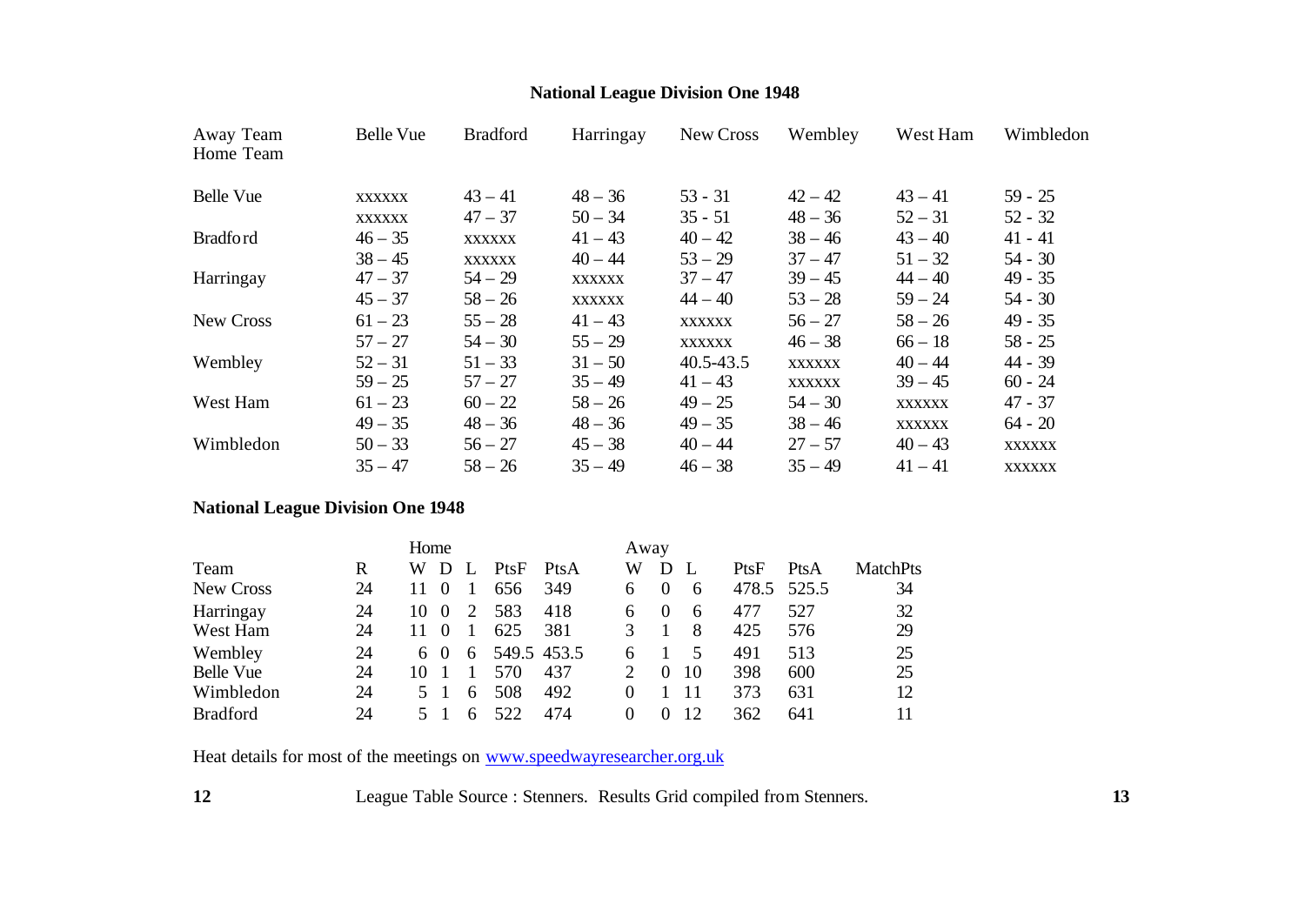up to its firebox. Once the roller was manhandled out and the hole filled in, the task of forming the track was quickly completed by the time the other 16 riders arrived in Cairo at the end of the month.

One major difference with the racing in Egypt was that a totalisator was set up which as Ivor recalled "resulted in some peculiar outcomes" which may suggest that certain riders were using the tote as an additional source of income. Speedway never really took off and the venture folded within some two months with the riders returning to England apart from Ivor and Billy who remained in Egypt, working for the Austin Morris, and Jowett companies respectively, until they returned to England for the 1929 season.

Judging by the photograph of the Zamalek track which accompanied the article the stadium was quite impressive, on par with many modern British speedway stadiums, but I believe the SCB would object to the track lights situated along the inner kerb and no doubt the referees, or in 2007 if it"s a Sky meeting the referee, meeting co-ordinator and meeting steward, would complain about the palm tree in the middle of the infield spoiling their view of the racing. This was the end of speedway in Egypt until after the Second World War when the British military opened a number of tracks in the Canal Zone for national servicemen, the most famous rider associated with these tracks being Billy Bales.

I don"t know if the person who bought the Zamalek programme on eBay is a subscriber to The Reseacher but it would be interesting to know which other pioneer riders" rode at Zamalek and if the programme contained a fixture list.

# **Nigel's Natters 3**

**Nigel Bird** throws a few items into the ring for our edification.

## **W.J. Pomroy**

Kerry Pomroy was asking for details of W.J.Pomroy *(Vol. 8 No.4)* William James Pomroy was an Australian promoter who came to England in April 1928, helped to form Dirt Track Speedways Ltd , was a director along with Keith McKay, Geoff Meredith, Sprouts Elder and of course Jimmy Baxter. To the best of my knowledge he never raced in the British Isles.

### **Jimmy Baxter**

Incidentally while on the subject of Jimmy Baxter *(Researcher Vol. 8 No. 2 & 3. The Baxter story from the Liverpool handbook 1949).* I would like to point out in this somewhat inaccurate story, that Baxter and the Metropolis Club had nothing to do with the February 1928 High Beech meeting, except for Baxter allowing Billy Galloway and Keith McKay to appear as a favour to his old friend Jack Hill-Bailey. The confusion arises from the Baxter and Metropolis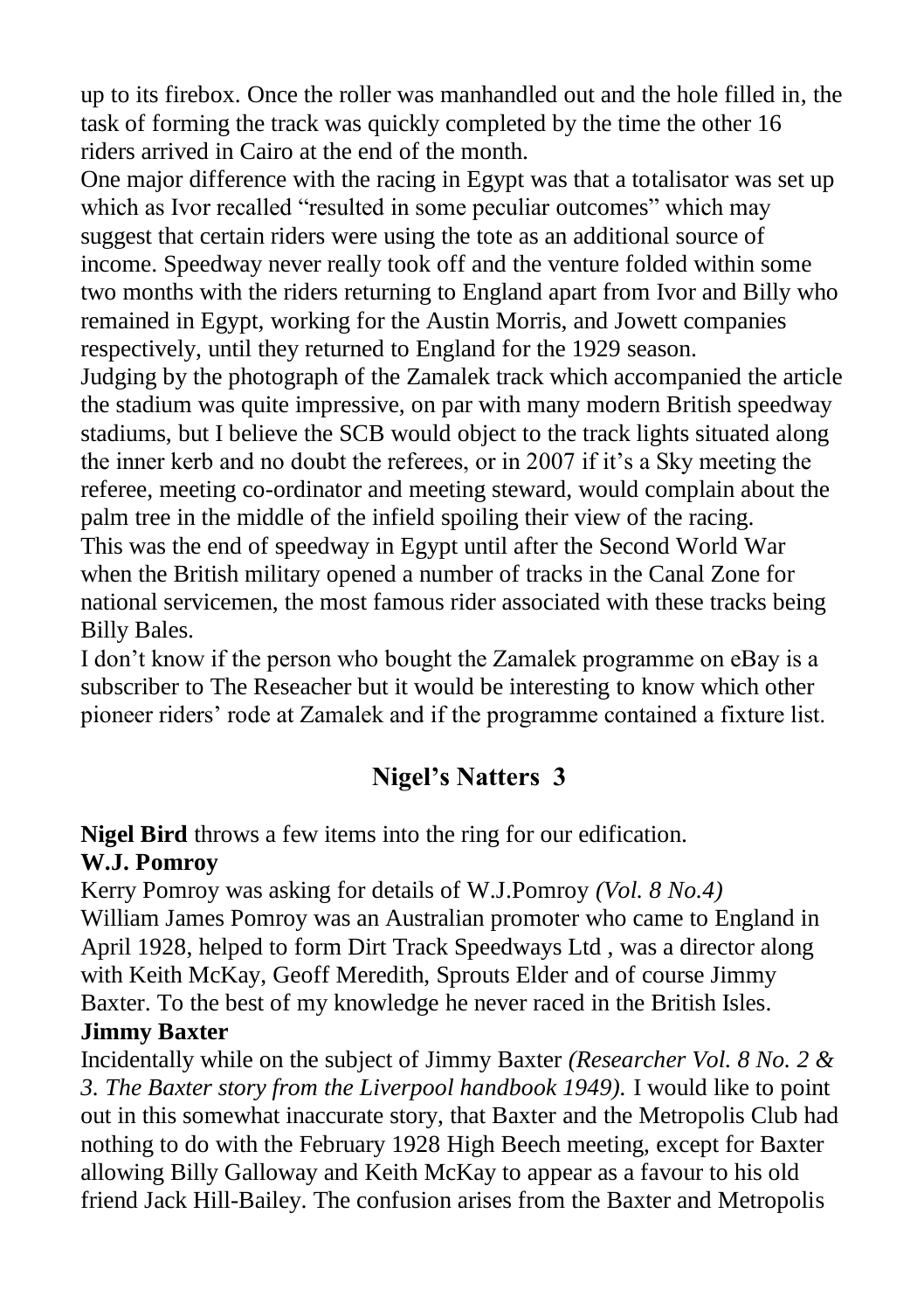clubs joint effort with Hill-Bailey and the Ilford club to run a meeting at High Beech in **November 1927** and as we know the ACU refused to sanction the event. The February 1928 H/B meeting was organised jointly by the Ilford and Colchester Clubs only.

In Ron Hoare"s book "Speedway Panorama" Ivor Creek repeats this incorrect story and also connects Glanfield & Sparks around the world trip by motorcycle  $\&$  sidecar with Baxter, when it should be Malins  $\&$  Olliver who left Baxter's and C F Temple's show room in Nov.1926 to start their world tour which of course included Australia.

The first Australian Speedway riders to arrive in England were Billy Galloway and Keith McKay who was little more than a novice, they arrived 18th January 1928.

#### **The Provincial League 1936**

For reasons known only to themselves the motor cycle press virtually ignored the Provincial Leagu**e** in 1936. The Speedway News barely acknowledged its existence, hardly a report, certainly no heat details. I"ve no doubt our wonderful statisticians will come up with all the heat details, but what of the meetings, riders, stories etc, for too long this part of our history has for the most part gone un-researched. We need to put flesh on the bones *(my apologies for using this dreadful piece of management speak),* but I"ve got to get every one up to speed! (ouch! sorry)

### **The SUNBAC club and early oval racing**

From the day the first motorised bi-cycles appeared men wanted to race them. The first recorded motorcycle race in the USA took place on a 1 mile horse racing track in Los Angeles 1901. In Great Britain or should I say Wales? Racing took place as early as 1903 on the banked, concrete Carmarthen Park velodrome. Motorcycle racing on oval tracks was popular before the first world war; It was not just a case of time trials or pacing cycles. Racing was taking place on the banked concrete and hard rolled cinder cycle and athletic tracks which surrounded many football and cricket pitches. There were many cycle racing tracks known as velodromes, London had six, one of which had banked concrete bends with wooden boarded straights.

The Aston Villa football pitch was surrounded by a hard rolled cinder track and a banked concrete cycle track. In 1910 a crowd of 5,000 watched Brooklands record holder Henry Martin win the handicap final. These meetings were organised by the Rover Racing cycling club. Another perhaps more familiar club the Sutton Coldfield & North Birmingham Auto Club "SUNBAC" founded 1908, ran many closed meetings on the Villa cinder track, this go ahead club can claim many firsts for it was the first to open a Speedway track in Perry Barr Birmingham July 1928. The opening night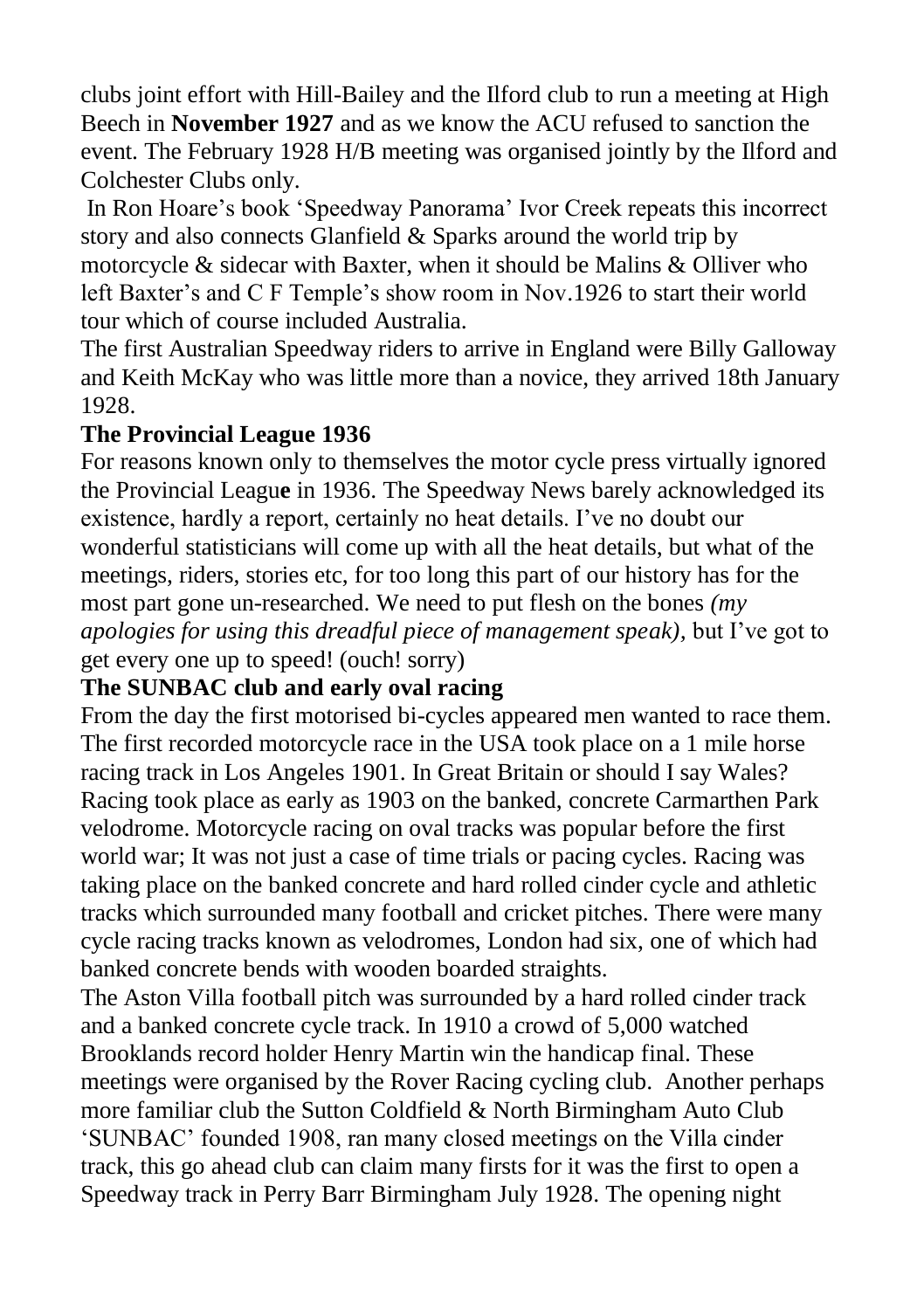marked the first appearance of Sprouts Elder in Birmingham. The opening night newspaper advert proclaimed "the worlds first ever team event, the Sunbac Club v Ilford club'

## **Gus Kuhn**

The Granddaughter of the pioneer rider Gus Khun, **Valerie Davey,** penned the following (which has been published on a road racing web site but because of the interest to speedway historians it is reproduced below.):

Gus was born in 1898 in Birmingham, though his grandfather had come from Germany. During the First World War he served in the RNVR and RFC. As a Levis rider he won the first Victory Trial to be staged by the Birmingham MCC in 1919 and the following year finished second in the 250cc class of the Junior TT. In 1922 he rode a Sun in the 250cc Lightweight class but overlightening of engine components gave rise to excessive vibration, which caused the fuel lines to fracture. Nevertheless Gus and L J Lord finished in  $12<sup>th</sup>$  and  $13<sup>th</sup>$  places after wrapping handkerchiefs around the fuel pipes to staunch the leaking. He competed in 1924 and 1925 TT"s on Douglas, Omega and Velocette (Did Not Finish every time!) but had better luck in 1926 when he finished  $5<sup>th</sup>$  in the Junior on a Velocette.

He took part in the first speedway meeting in the UK at High Beech in 1928. As he now had a wife and daughters to support he spotted that this could be a lucrative career move. He joined Stamford Bridge as Captain and they won the first Southern League championship in 1929. When Stamford Bridge closed in 1932 he transferred to Wimbledon where he stayed until 1937. He then did a stint for Wembley and became captain of the Lea Bridge team. He represented England in 1930 at the first International "Test Match" against Australia and often rode for his country in the thirties.

He seems to have been "up for anything" on two wheels. He rode the Wall of Death and in a publicity stunt racing against a roller-skater! He was always his own mechanic and was very popular, both with the fans and his fellow riders. In the fifties he was still riding trials.

He started his own motorcycle business in South London in the thirties and in 1948 a young officer recently demobbed from the Paras joined the firm to manage it for Gus, who had little interest in business. He fell for the boss"s daughter and went on to take the company to greater success.

When Norton introduced the Commando in 1968, Gus Kuhn Motors decided to take it racing and so started the second phase of Gus Kuhn"s association with the TT. Sadly, Gus had died in 1966, ironically while his daughter and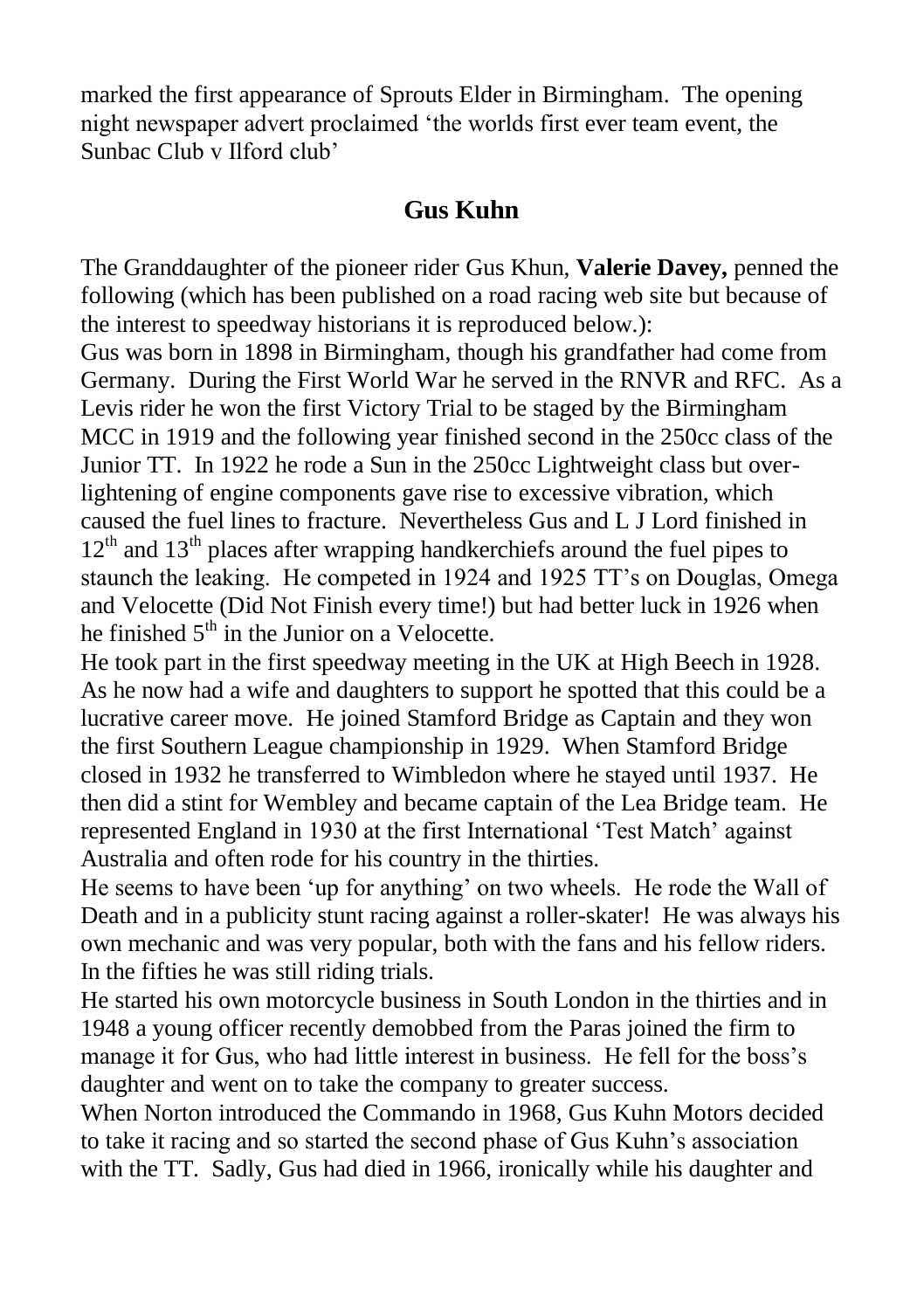family were on the IoM for the races, and so he did not see this chapter of his story.

Quote from Speedway News May 16<sup>th</sup> 1936 about Gus stated "A wily master of track-craft, a brilliant mechanic, a darned hard man to get past (and not only because of his portly figure), and above all a thorough sportsman and a jolly good fellow."

Gus gave an interview that was published in the  $29<sup>th</sup>$  September 1929 edition of The Modern Boy, under the heading of Daredevils of the Speedway. "….and that reminds me of a very narrow escape I had. It was the 1920 TT and I was careering down the mountain-side at one hundred miles an hour, when a piece of my crankshaft and the flywheel flew twenty feet into the air. As machine and I disappeared into a ditch by the roadside, that flywheel bounced and made a three-inch hole in the road, bounced again and made a hole in the pavement, finally bouncing over the spectators' heads and finding a resting-place in a field, where two hours later it was found.

"Well, I skidded into the ditch, and but for that lucky skid I would not be alive to tell the tale. The flywheel would have come down right on my head. Ambulance men came hurrying to the spot with their stretcher all ready, for everyone thought I was finished. When they found my bike in the ditch, but no Gus, they were sure. But when, later, they came into a local inn, and found the missing man standing at the counter drinking lemonade *(sic!),* they were not quite so confident.

## **Sand Tracks**

A family Golden Wedding (not mine yet) provided the opportunity for a trip to The Mitchell Library and a look at The Motor Cycle for 1926. It featured reports of a number of sand track events on beaches up and down England, beaches in Wales, from St Andrews in Scotland and Magilligan in Northern Ireland. The reports make interesting reading as they indicate that most were not what we would consider to be a speedway or long track type circuit. Yes they had bends at either end and yes the riders did slide round them on the sand, especially if it was a bit wet. However, the radius of the bends was quite small and the straights were pretty lengthy, some upwards of a couple of miles. The direction of racing was clockwise as evidenced by the photographs, and, these lead me to suggest most venues could not in 1926, be considered to be anything remotely like dirt track or long track racing. When I get the time to get back and read more from the magazines, I"ll see if things change in later years. **Jim Henry**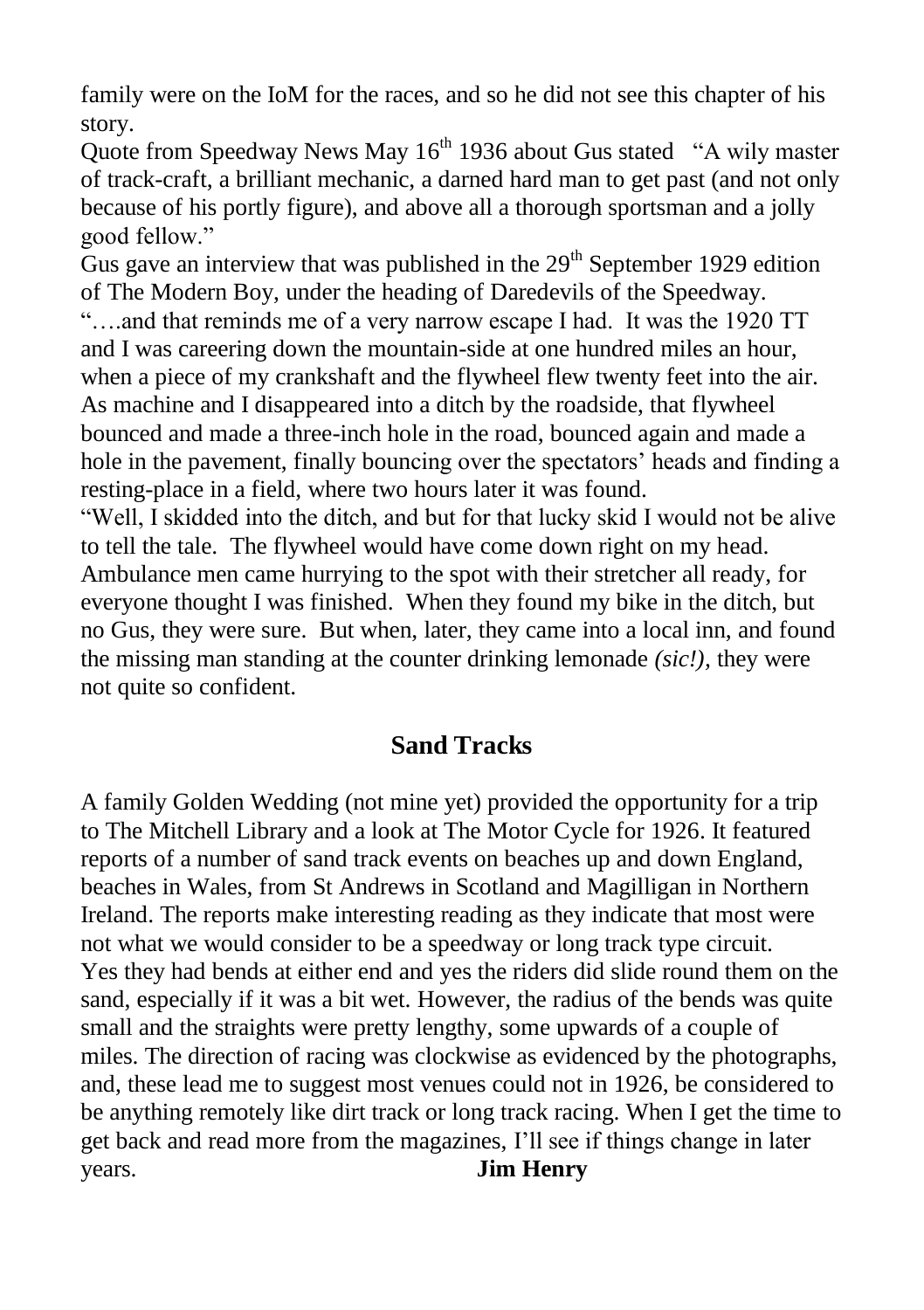### **Wonder Web**

The information on the Web continues to grow but, as it does, so does the list of meetings where the information is incomplete. As you might expect, the early Third Division days of 1947 and 1948 are proving hard to complete with Wombwell being the biggest headache of them all. I would not expect many of you to have programmes from this hazy Yorkshire venue but the gaps are large and need filled. Work is ongoing on 1949 Division Three and Bryan Tungate is forging ahead with Norwich at a pace.

1950 First Division is coming on well too.

We are not cutting across anyone with a lot of information who is considering publishing a book on their studies so a few tracks have not been included yet. The pre-war data continues apace and once the formal competitions are completed, the task of picking off the other meetings will start and that will be an interesting exercise. The pioneer years with all the short lived venues is likely to be quite a task but we know **Bob Ozanne**"s team are well up to it. Webmaster **Ron McNeil** is pushing on with re-introducing the subscriber to subscriber section on the web site which give the opportunity to swap information with fellow researchers. If you are working on compiling data which you want to see placed on the site, please contact Ron as early in the process as possible so you can start of using programmes which are compatible with the system Ron uses**. EDITORS**

#### **Wombwell Needs**

Full meeting details: 1947 – 23.5. BRC QR; 26.5 v The Rest; 30.5 Best Pairs; 6.6.v Plymouth; 13.6 v Tamworth; 25.7. v Tamworth; 4.8. Colliers" Cup. 1948 – 16.4. v Stoke; 23.4. v Southampton; 30.4. Best Pairs; 7.5. v Coventry; 14.5. v Tamworth; 28.5. British Riders" Championship; 4.6. v Sheffield; 18.6. Sheffield v Middlesbrough; 30.7. v Plymouth; 27.8 v Stoke; 3.9. v Coventry; 17.9. v Plymouth; 24.9. v Southampton; 8.10 v Stoke. Second Half details: 1947 29.8. v Stoke; 5.9. v Southampton. 1948 21.5. v Hull; 2.7. v Poole; 9.7. v Southampton; 20.8 v Exeter; 23.8. v Yarmouth; 1.10 v Hastings; 22.10 v Yarmouth. Other meetings – let me know if you have marked programme please. 1947 9.5 v Tamworth; 16.5 v Exeter; 20.6 v Cradley; 27.6 v Eastbourne; 4.7 v Cradley; 11.7. v Southampton; 18.7 v Stoke; 1.8 v Exeter; 8.8. v Plymouth; 15.8 v Eastbourne; 22.8 v Cradley; 12.9 v Stoke; 3.10 v Stoke. 1948 – 9.4 v Cradley; 16.7. v Hull; 23.7 v Exeter; 15.10 v Cradley. **Jim Henry**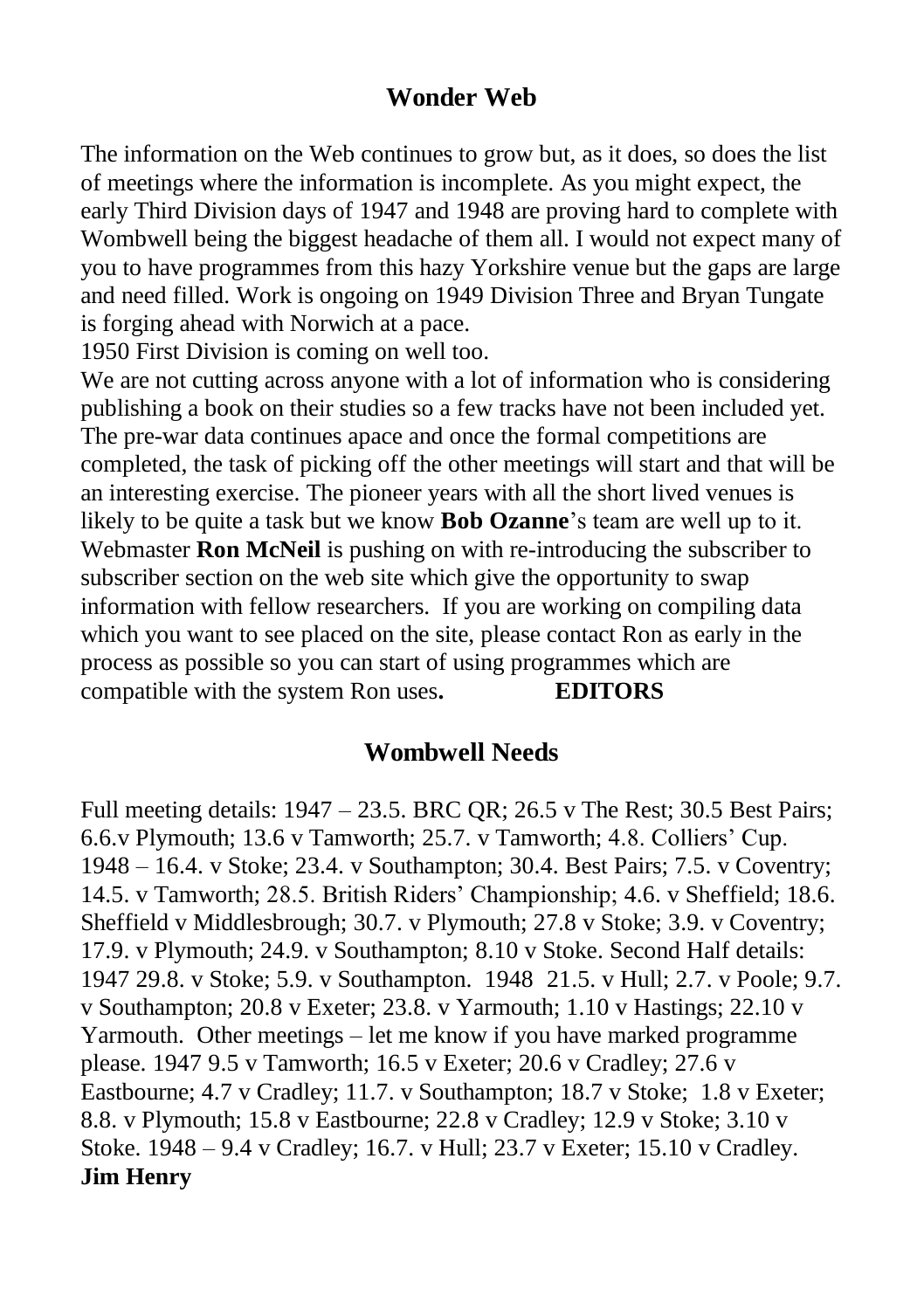# **Can You Help?**

**Keith Farman** wonders if anyone has come across any references that might confirm that the rider who rode as Johnny Bull in the pre-war era was one Eric Spencer? [keith.farman@rjt.co.uk](mailto:keith.farman@rjt.co.uk) (RJT)

**Pete Ross,** 75 Hennings Park Road, Oakdale, Poole, BH15 3QX 01202 241086 email [ross49@ntlworld.com](mailto:roos49@ntlworld.com) is looking for the thoughts on the effects of pre-war and early post war grass tracks had on the make up of Poole and other West Of England speedway teams. Has anyone a record of speedway riders who started out on grass tracks before transferring over to the shale. **Colin Parker**, from Keniworth is looking for information from very early U.S and Australian / New Zealand speedway. [Magazines such as The Motor Cycle and Motorcyclist are worth a look and the book on Australian speedway history is a good start. Graeme Frost and Mike Batt are good contacts for Aussie and Kiwi history respectively and some of Brian Darby"s web sites are worth a look for Aussie data. Use a search engine like Yahoo or Googel and the words Speedway History and Vintage Speedway for a start and you should get an array of interesting sites. Jim Henry]

**Peter Jackson**, 41 Riversfield Road, Enfield, EN1 3DH 0208 366 3295 [pjackson41@hotmail.co.uk](mailto:pjackson41@hotmail.co.uk) is looking for copies of marked Rye House programmes 1945 to 1959.

**Roger Hulbert**, the Hull history man who we hope will be writing new chapters in the future, is looking for updates of details where information can be obtained. {This prompted me (JH) to suggest trying to list details of libraries in existing and former speedway locations. Using this list the libraries could be contacted in a systematic manner to find out what, if any speedway material they hold. This could be extended to local museum services as I suspect there are a fair few places holding speedway programmes which are likely to be a mine of information.] (Some "Can you help" requests held over to next edition.)

### **Suggestions**

**T.R.Hewat** from Pennistone, South Yorkshire suggests we should do items on tracks which ran open licence seasons. [Not a bad idea as these tend to be missing from main line publications. If you are interested in identifying these open venue tracks and years, you can look at "Homes of British Speedway" by John Jarvis and Robert Bamford – Tempus. **Eds**]

**S.Saunders**, from Ipswich suggests we provide information on the National Trophy and the Britannia Shield on a round by round basis. [ Again, not a bad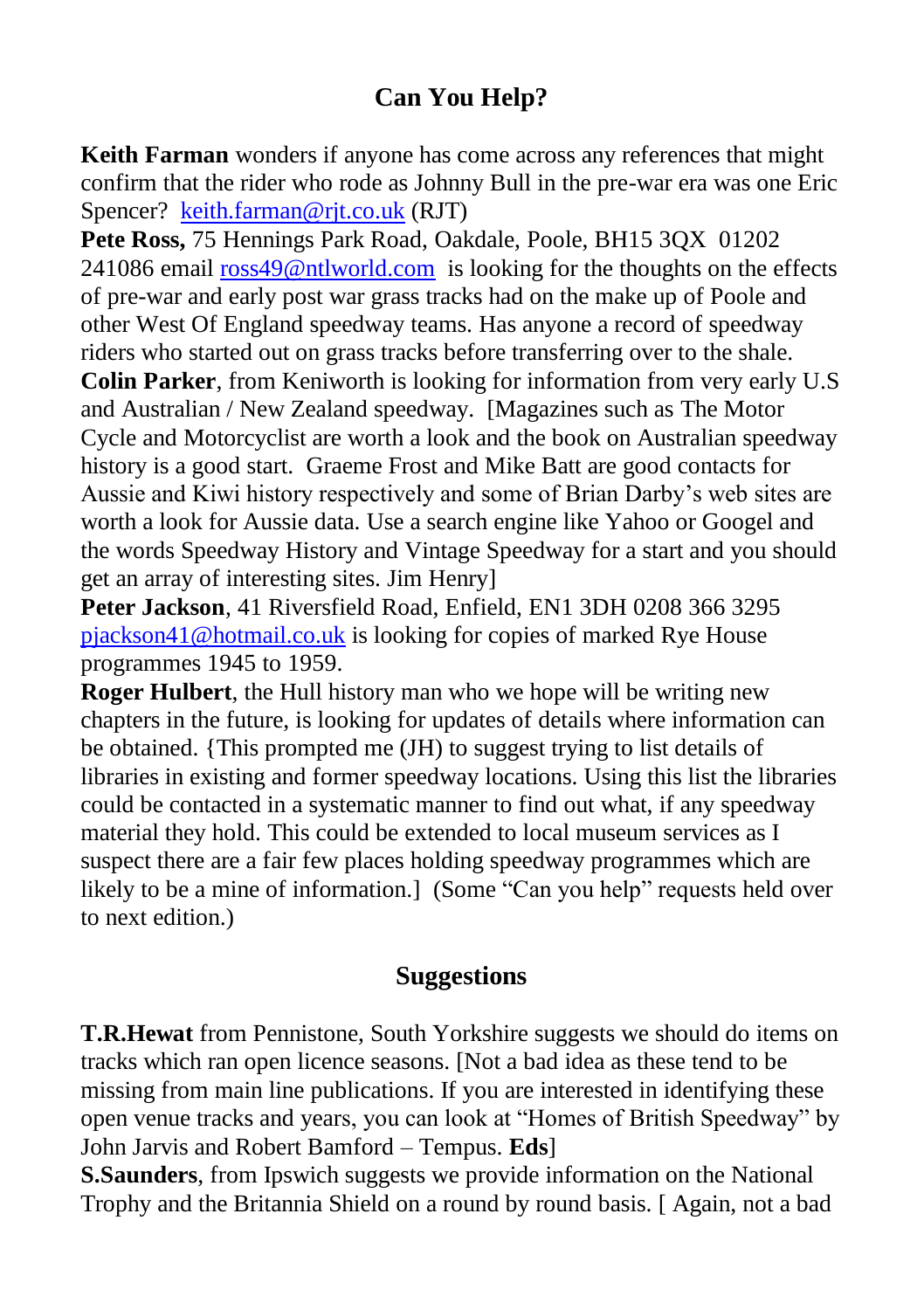idea if anyone fancies this task. Some back numbers have carried information in the centrepages and the web site is fleshing out the data as we progress through the years.

**Howard Jones,** publisher of a cornucopia of interesting magazines suggests we consider a wants section for collectors. [ We have never been a collector orientated magazine and don"t want to cut across others interested in this sector. We will carry wants lists submitted by subscribers provided they do not nudge the postage costs into the next bracket.]

# **Welcome Back Brummies**

It is always a pleasure to see speedway open in a new venue and the return of the Brummies to Birmingham is a boost for the sport. I managed to get down to see the action early in April and admit to wimping out and watching from the plush, warm stand. It was quieter than I am used to but you could still hear the sound of the bikes. The stand features large television screens and the quality of the picture is excellent. I admit to being surprised about the concerns over the noise which delayed the start of action for a year as the stadium has roads, all of which seemed busy for the duration of the meeting, on three sides and what looks like an industrial estate on the other.

At first the flattish track looked to favour those riding the white line but that turned out to be a wrong opinion as Jason Lyons, in particular, proved there are a few more racing lines. Welcome back Brummies after such a long time, I hope your return might just spark off a return in a few more big cities such as London, Bristol, Southampton, Liverpool, Nottingham, Norwich, Exeter, to name but a few. **Jim Henry**

# **Nothing New in Speedway Engineering,**

**Tony Webb** from Brisbane is an new contact with an interest in Bikes. This is Tony"s interesting item on speedway bikes.

I have recently completed an A-Z database of speedway machines, which I plan to place in the archives at the new speedway museum. To date I have found a total of 76 machines manufactured 1926-1980, however this is an open document which I can add to at any time. I am sure there are many more machines of which I am unaware, and no doubt my omissions will be noted in due course. I would like to share an overview of my work with our readers, some of it from an Australian perspective.

We all know that the very origins of speedway came from the meeting together of motorcyclists on a Sunday outing or bush picnic where the Harleys,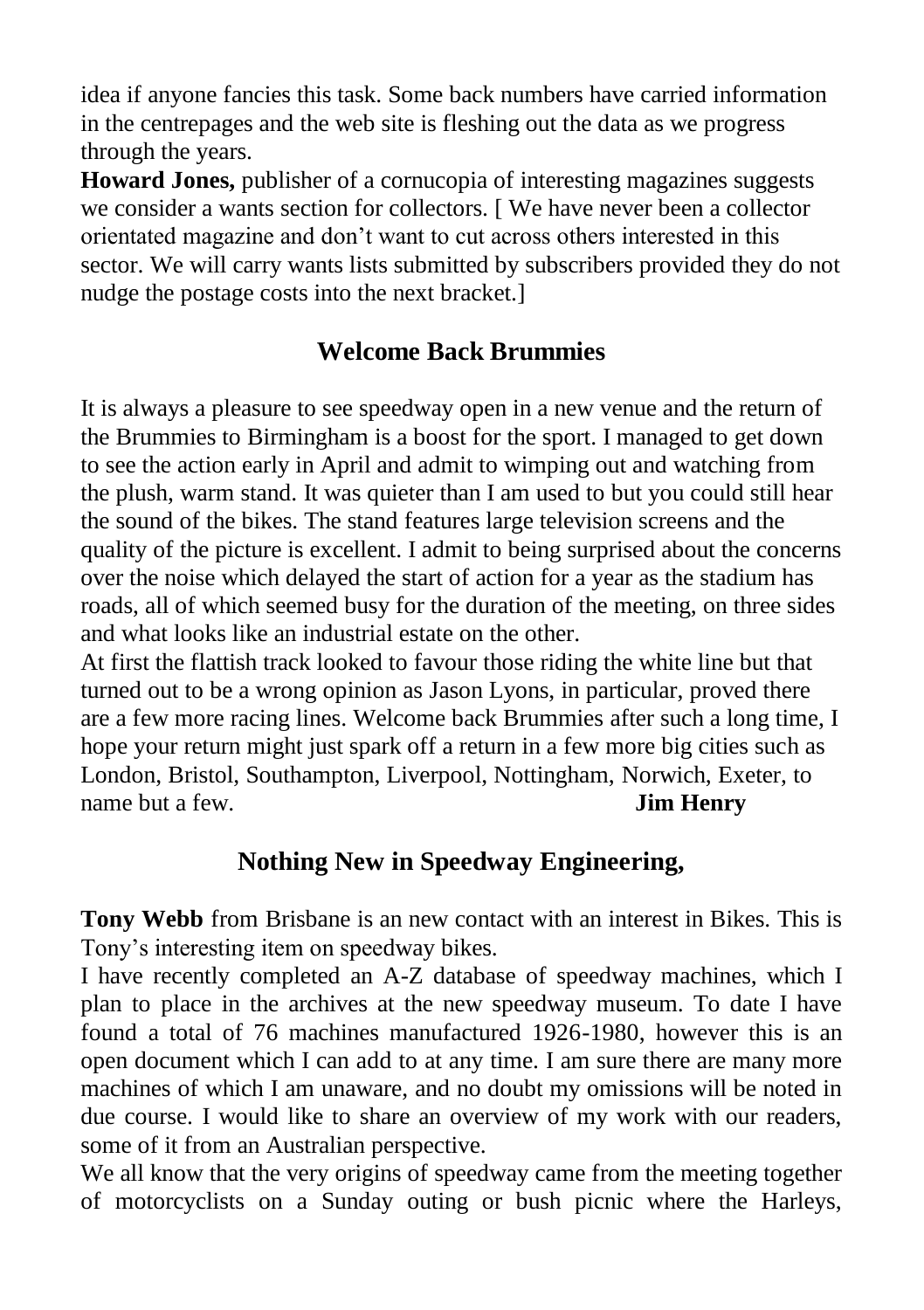Douggies, Ariels etc would then be stripped of accessories ready for racing, followed by a series of races around a paddock or show-ground. Grasstrack quickly became dirt tracks and when astute promoters realised the potential, speedway was born. There was, therefore, an interest by the general motorcycling public in speedway from the early days, debating the merits of the various makes. It is my contention that we lost the support of that section of the public when speedway became dominated by first the Rudge and then the Jap, to the exclusion of the popular makes known to the average motor cyclist. Instead of the machines, Teams and individuals became the draw-card.

In Australia it appears that the mechanical aspect was always more an interest to the fans than in the UK. Meeting reports by Australian reporters would often remark on the machine with quotes such as "*Bob Sharpe on the Fred Jolley sponsored ESO" etc*. Seldom was there any reference to the machine by UK journalists in their match reporting. The dedicated and comprehensive writings of Cyril May, Ron Hoare and Jeff Clew are the exception to this generalisation.

In the beginning nearly every major motorcycle manufacturer produced a dirt track model. The 1928 Olympia Motorcycle Show had a total of 17 models on display. Over the next two years many of these fell by the wayside leaving the Rudge, Jap/Comerford and Douglas as the main contenders. By 1934 the Jap remained supreme with Victor Martin and Excelsior now cornering the larger market share.

With the Jap engine now standing alone as the competitive power plan, thoughts turned to the design and geometry of frames. Leaders in this field were Australians Max Grosskreutz and Vic Duggan. In the years leading up to World War Two, Lionel Van Praag 1936, and Bluey Wilkinson 1938 had both won their World crowns on Grosskreutz machines. The details of these frames were a closely guarded secret. Sandwiched between those wins was American Jack Milne"s crown on the Excelsior in 1937

With the resumption of speedway in 1946 the Australian frames, Maxi, Duggan and Hynes, as they became known, were available in England but in limited numbers. The speedway press at the time made a rare reference to the popularity of the Australian frames. With no apparent patents recorded, with individual refinements, soon similar frames were on the market from UK manufacturers. Due to the simple nature of a speedway frame it was difficult to veer far from the original geometry. From my understanding Excelsior and Langtons both produced Maxi models. I have not been able to establish which one had the contractual rights, or indeed if ever this was an issue. There is no suggestion by the author of plagarism. The facts are that, traditionally, in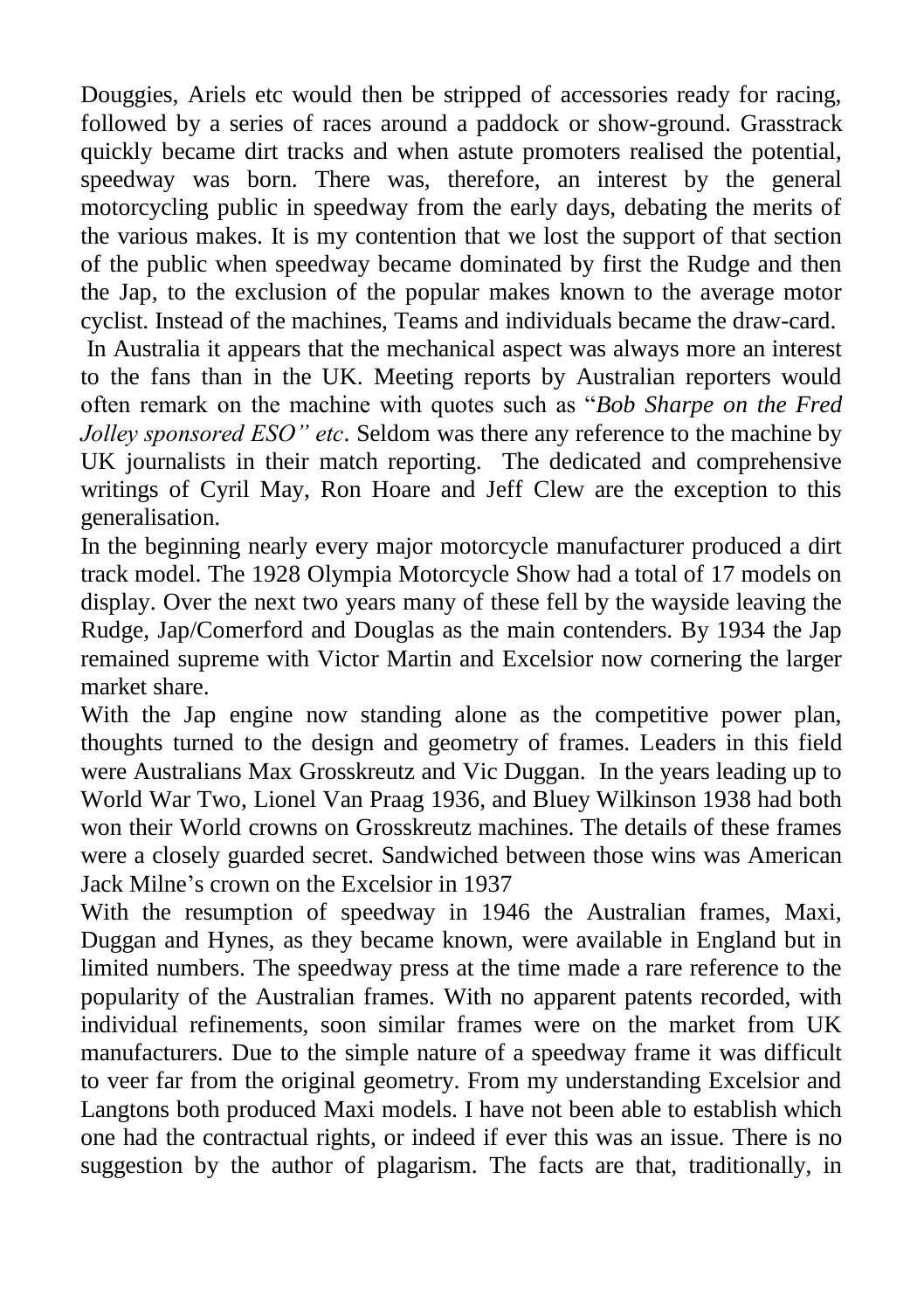speedway demand has always outstripped supply when a frame became popular, but the expert can always pick up the subtle differences.

Two companies were to stand tall in the 1947-1956 period. Mike Erskine"s Staride and Jackson Rotrax, both had organisations that could provide a comprehensive backup and spares service. Jacksons in particular with their impeccable World track racing service was second to none at the time. The Jackson Rotrax took out 7 consecutive World titles, and the Staride 4 titles.

South Australian, Jack Young, gave the long established Victor Martin company its just rewards with back to back title wins on the Martin/ Jap in 1951 and 1952.

Other machines on the market at this time, in smaller quantities, were Arthur Payne"s Easy Ride, Bill Kitchen"s Utensil, Alec Mosely"s Super frame, Les Wottans LWS, Bill Lovell"s Sloper, AJW, Chipchase Brine Special, Llyod Diamond and Langton Five Tuber.

The Australian connection arose again in the 1950s with Snowy Rogers and Huck Fynn producing popular frames. The Fynn was ridden by Ken MacKinlay, Jimmy Gooch and many other top riders and had the very distinctive trombone forks. Competition then came from Maury Mattingley,s Maur - Matt which was ridden to World final success by Barry Briggs and Ronnie Moore.

The UK reign on speedway machines was soon to be challenged from the most unlikely of places - from behind the iron curtain, with the Czechslovakian ESO later to be known as the Jawa. Australia had been the testing ground for the ESO since 1961 with Bob Sharpe on the Eastern seaboard and Chum Taylor in the West both persevering with the machine under the generous sponsorship of Adelaide importer Fred Jolley.

In 1965 the first ESO was brought to England by Halifax rider Dennis Gavros [*Speedway Star 21/5/1965*]. In 1966, Australians Chum Taylor and Jack Scott, carried the ESO flag into the British League. The astute Barry Briggs quickly realised the ESO potential and secured the UK distribution rights. Availability soon became the age-old problem, which fostered the growth of Jawa pattern frames. North, KSS, Barber, Hagon, and PJ, all produced frames that were interchangeable with Jawa components. Further developments came with the introduction of the centre port engine. Comet, JLR, Luckhurst, PJ, Godden and Hagon came out with designs to allow the positioning of a central carb and aircleaner. The designs included twin down tubes on the Comet and the extension of the engine plates upwards to dispense with the seat tube as on the Hagon BHS and Lucky.

In Australia, Adelaide"s Fred Jolley, pioneered his Southern Racer SR60, a complete machine. Bert Kingston and Ernie Sue developed the Dirtracker in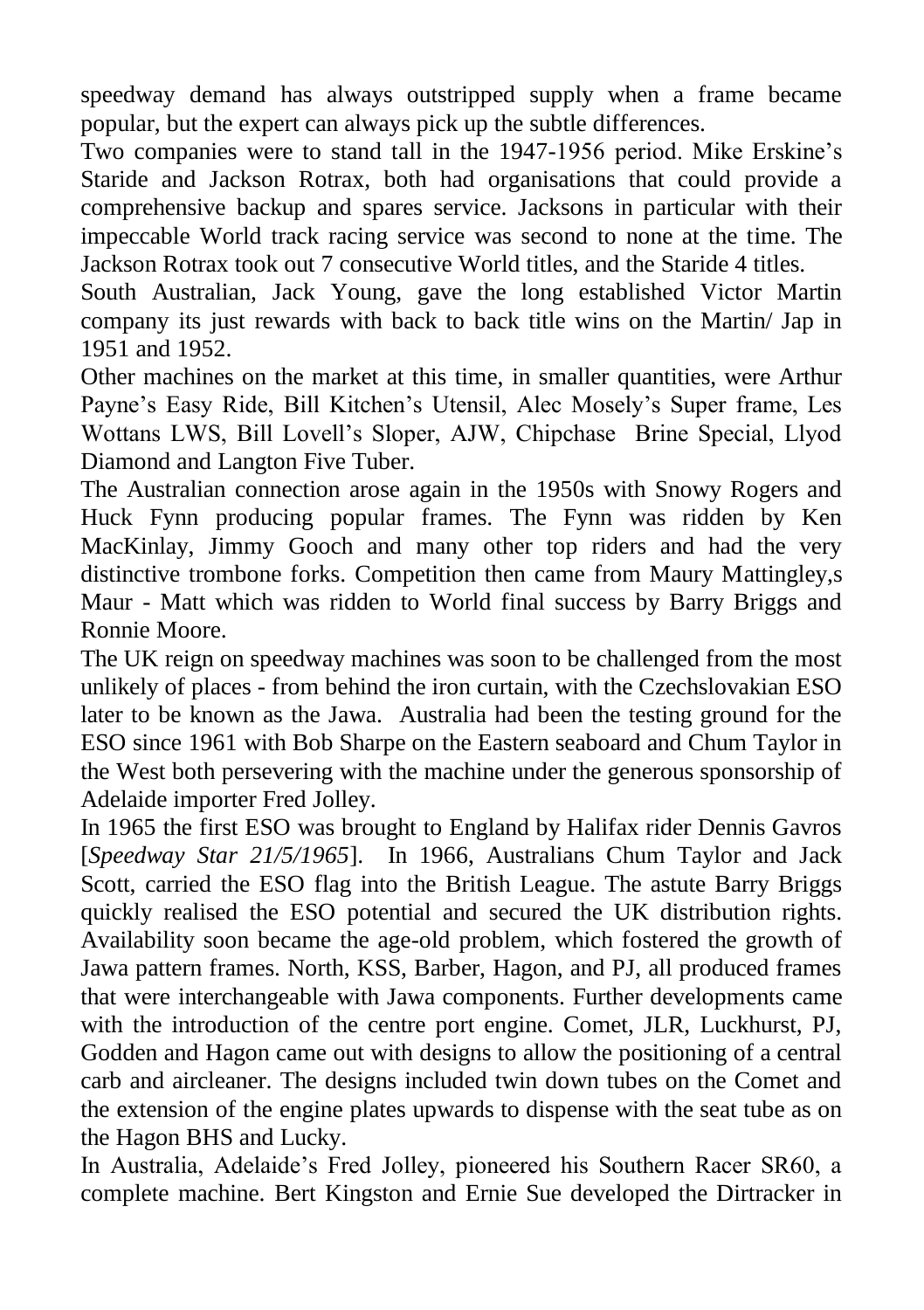Brisbane in the 1966-1970 period. Several engine prototypes were produced in Australia including the Clarrie Meirs engine The Maxim, or MSM. The combined work of Neil Street and Ivan Tighe heralded the four-valve revolution via the SR4 and Phil Crump.

The Jawa domination commenced with Briggo's 1966 World title win. Ove Fundin turned the tables in 1967 riding a Jap in a Jawa frame to win his  $5<sup>th</sup>$ world crown. It was then Jawa all the way. Come the 1970 final, Trevor Hedge was the lone Jap rider amongst the might of the Jawas. The exception to the continuous success of the Jawa was in 1976 when Peter Collins took the title aboard the Weslake raising the Union Jack proudly.

I terminated my research at 1980 as machines became more sophisticated with a greater choice of engines and components but I may look at this in the future.

Over the years Honda, Husqvarna, Greeves, AJS, Matchless, and Yamaha have nosed around the speedway scene with the help of Bengt Jansson, Lief Encrona, Nigel and Eric Boocock, Ken Maely, Ken Williams and Don Smith, with no apparent long term success. One wonders if it was ever possible to bring that third dimension of interest back into speedway. Greater support then may be gained from the general motorcycle public, back to the origins again!

Remember there is nothing new. Laydowns were around in 1928, revived again by Aussie Powell in 1948 and Wal Phillips in 1950 and again by the illustrious Briggo in 1970. "It will never catch on" they said. 4 valves were around in 1928, then reappeared 55 years later. Tyres have always been an issue and even dirt deflectors were mooted by Alec Mosely in 1949!!

I am sure there are many more frames out there of which I am unaware, and I welcome input on [binbooks@iinet.net.au](mailto:binbooks@iinet.net.au)

[ At one time loads of riders either built their own fames or modified the ones they bought according to their own whim. It would be difficult to catalogue all theses one-offs but if you"ve seen them mentioned in the contemporary magazines, let Tony know. **JH** ]

## **Slick Operators**

How often do you hear folks moaning about slick tracks? How often do folks say that a slick track spoils speedway? You know what we mean, the surface looks very smooth and hard. Well – here is one for the Barrack Room lawyers to chew over and give us a few thoughts on.

Splash out a tenner and you can have a copy of the Speedway Bureau Rule Book. The section on Nomenclature at page 7 defines a track as: "A course